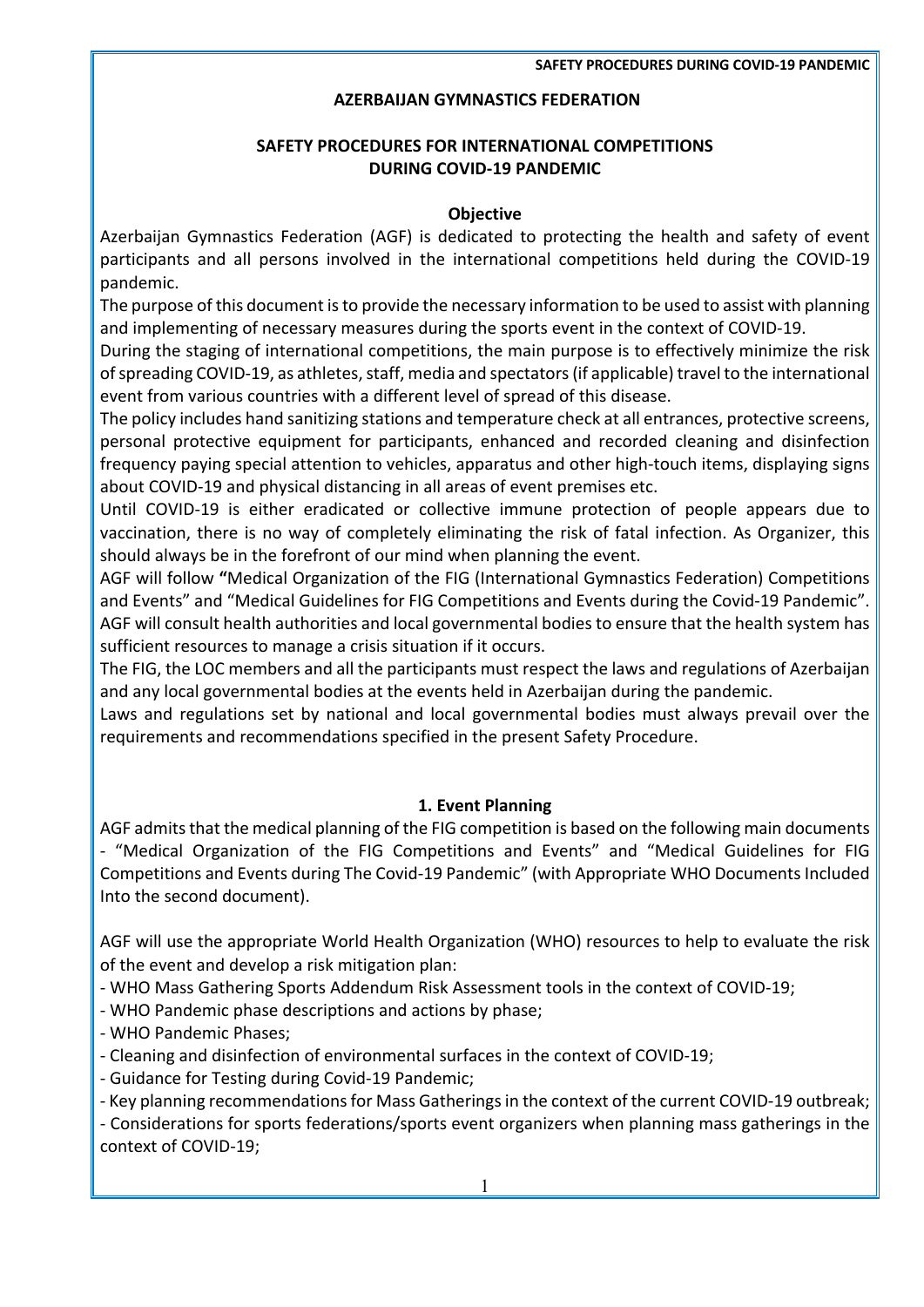- Mass gatherings COVID-19 decision tree.

**1.1.** AGF will appoint the Chief Medical Officer (CMO) of the event as the director of the medical working team for COVID-19. AGF will make sure that both the Director and the Medical working team members have sufficient knowledge of COVID-19 and appropriate channels specialists on COVID-19, testing protocols and public health.

The team will communicate with the health authorities about the risk-mitigation measures, testing, and the management of COVID-19 patients and close contact between people as often as possible throughout the event.

**1.2.** Once the organization of the international event is authorized by the government, AGF will negotiate with the appropriate state bodied to obtain the permission for the delegations' members to enter the country.

The AGF will be instructed by the government on the legal and health requirements for international and domestic participants.

**1.3.** AGF will identify local healthcare resources (e.g., urgent cares, emergency rooms, isolation rooms, ambulance services, supporting clinics and hotels), notify them of the event time and location, develop the event's medical plan with their input, create an information e-book with contact numbers of LOC medical service will be sent to athletes, coaches, event staff, and media.

**1.4.** AGF will determine who or what group will have decision making authority to modify, restrict, postpone, or cancel the event. The medical representative of FIG shall be a part of decision making concerning the cancellation of the event based upon public health risk.

**1.5.** AGF in close cooperation with appropriate state bodies will determine who will be allowed at the event by grouping people into Groups from essential to non-essential and decide which Groups will be allowed at the event:

1) - **GROUP 1 (Essential)**: Athletes, coaches, officials, event staff, medical staff, security, Anti-Doping officials;

2) - **GROUP 2 (Preferred)**: Media, volunteers, additional contracting staff;

3) - **GROUP 3 (Non-essential)**: Spectators, VIP quests, vendors.

AGF, in close cooperation with appropriate state bodies, will decide whether or not the event accepts spectators based on the health and social context of the country.

When the event allows spectators, the AGF must put risk-mitigation measures in place, such as health checks at the entrance, keeping physical distance in the stands, observing the rules on hand hygiene and the promotion of risk-mitigation measures.

**1.6.** Criteria for attending/participating in the event: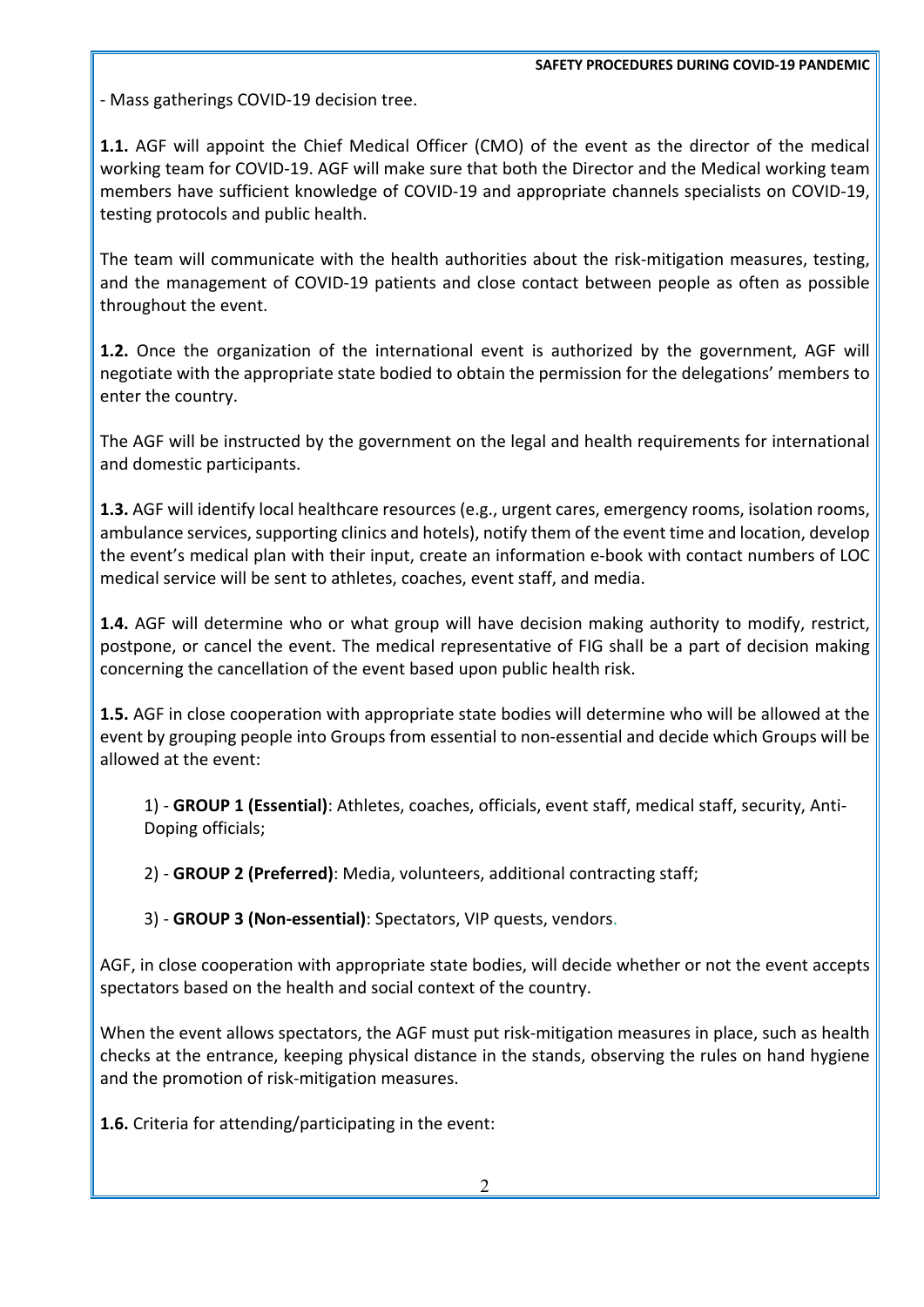## **1)** - Required:

**a)** – Every person who arrives in Baku (AZE) to participate in the international competitions, prior to his arrival, must observe all precautions and control his contacts with others in order to avoid infection or falling into a group of close contacts with sick people.

**b)** - Participants over 18 year-olds - the presence of a COVID-passport (an official Certificate confirming the completion of the full course of vaccination (only J&J/Janssen and Sputnik Light have a single dose), official Certificate of recovery from COVID-19 or Certificate of contraindication to COVID-19 vaccination. COVID-passport, Immune certificate or Certificate of contraindication to COVID-19 vaccination must have electronic verification attributes and must be issued by the state concerned only. These documents will be checked during check-in at the airport.

For more details, see:

https://www.azal.az/en/information/covid-general-rules

https://www.azal.az/en/information/covid-azerbaijan

**c)** - Any person participating in the competition should not have any close sustained contact with anyone who is sick within 7-days before arrival to the event.

- Since the signs and symptoms of COVID-19 can be fairly nonspecific and not just respiratory symptoms, it is recommended that athletes should not be in close sustained contact with anyone who is sick for 7-days prior to the arrival to the event.

This requirement reduces the risk of introducing COVID-19 into the training group by someone who may have COVID-19 but isn't experiencing any symptoms yet.

**d)** - In total **foreign participants** must undergo the following required tests:

**Quick COVID-19 test upon arrival** (Immune chromatographic rapid analysis for viral antigens) - will be done on the day of arrival to the hotel. (The test must be done before starting the group training). Vaccinated participants will also be tested.

**PCR COVID-19 test** - will be done before departure according to the rules of the country where the participating team is flying to. Vaccinated participants will also be tested. All athletes \ participants will be informed about their testing day.

**Quick COVID-19 tests** (Immune chromatographic rapid analysis for viral antigens or quick test for the presence of IgM \ IgG antibodies in the blood) - will be done before departure according to the rules of the country where the participating team is flying to. Vaccinated participants will also be tested. All athletes \ participants will be informed about their testing day.

**Protocol 1** (see **APPENDIX - ACTIONS DURING QUICK TEST PROCEDURE - UPON ARRIVAL**)**.** Any point of protocol could be changed by decision of the LOC  $\setminus$  FIG Medical representative  $\setminus$  FIG officials depending on current situation.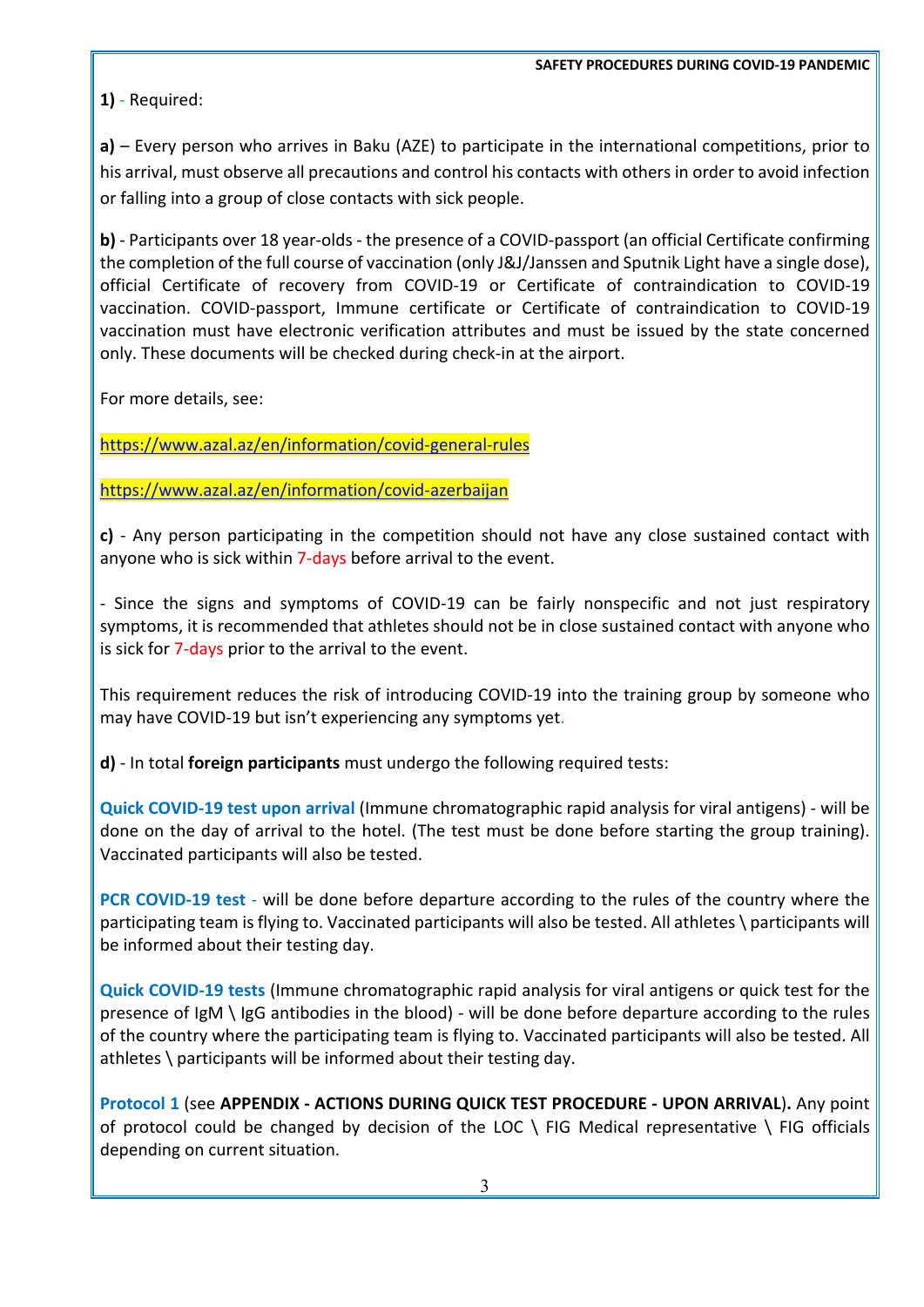**Protocol 2** (see **APPENDIX - ACTIONS DURING PCR OR QUICK TEST PROCEDURE - BEFORE DEPARTURE**)**.** Any point of protocol could be changed by decision of the LOC \ FIG Medical representative \ FIG officials depending on current situation.

**e)** - every **local participant** must undergo the quick test when he entering the venue building before competitions:

**Protocol 4** (see **APPENDIX - ACTIONS DURING QUICK TEST PROCEDURE FOR LOCAL STAFF - BEFORE COMPETITIONS**). Any point of protocol could be changed by decision of the LOC \ FIG Medical representative \ FIG officials depending on current situation.

**f)** - every **spectator** (if applicable) must undergo the body temperature measurement and hand sanitizing when he entering the venue building during competitions:

**PROTOCOL 3 - ACTIONS DURING TEMPERATURE CHECK PROCEDURE FOR SPECTATORS – DURING ENTERING THE BUILDING.** Any point of protocol could be changed by decision of the LOC \ FIG Medical representative \ FIG officials depending on current situation.

**g)** - Additional tests would need to be repeated if the individual subsequently:

--- has had contact with someone with documented COVID-19 infection;

--- develops signs or symptoms of COVID- 19 infection;

--- upon decision of LOC \ FIG Medical representative \ FIG officials.

**2)** - Additional considerations when deciding who can attend/participate in the event:

**a)** - COVID-19 prevalence and active transmission rates in the location from which an individual is traveling;

**b)** - How long they have been in the event region;

**c)** - If they have had a prior case of documented COVID-19 from which they have recovered.

**1.7.** To use communication with **FIG** and other National Federations to encourage individuals at high risk for severe illness not to attend the event. Risk factors include:

- 1. absence of a full course of vaccination;
- $2. > 65$  years of age;
- 3. Expectant mothers;
- 4. Moderate to severe asthma;
- 5. Chronic lung disease;
- 6. Serious heart conditions;
- 7. Immunocompromised;
- 8. Severe obesity;
- 9. Diabetes;
- 10. Liver disease;
- 11. Oncological disease;
- 12. Living in a nursing home or long-term care facility.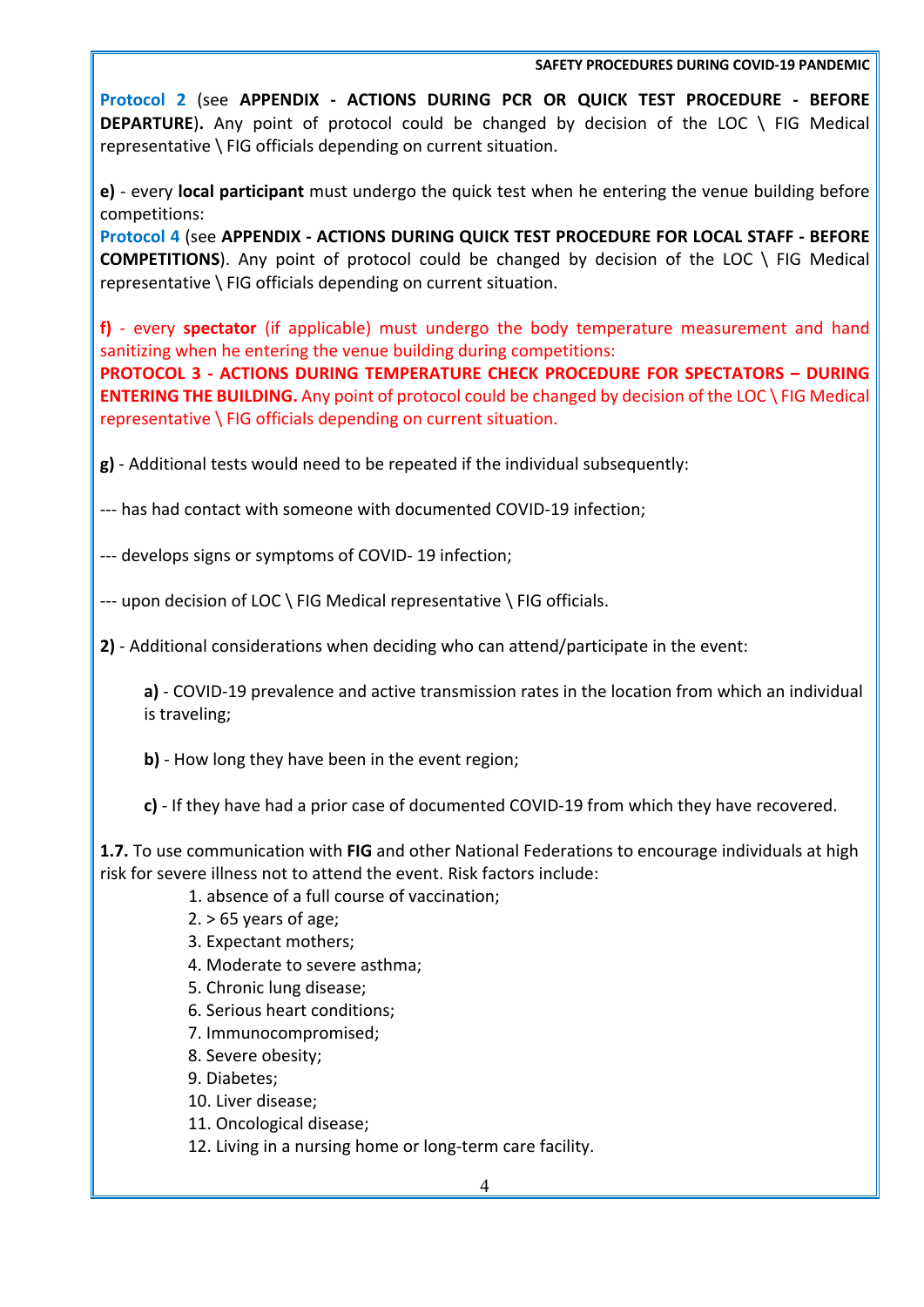**2. Develop event medical plan with particular attention to COVID-19 factors.** 

This plan should include:

**2.1.** Establishing medical team structure.

**2.2.** Determining required number and type of medical personnel.

**2.3.** Clearly defining roles and responsibilities of medical team members.

**2.4.** Determining necessary medical supplies. Specific to COVID-19, to order the required **Personal Protective Equipment (PPE)** for anyone who will be in close contact with those with a possible infection (i.e.: volunteers, vendors, security personnel and medical personnel should wear gloves and face masks).

When evaluating someone with possible COVID-19, medical personnel should wear face masks, gowns, gloves and goggles / face shields.

**2.5.** Determining:

- medical clinic location(s),

- isolation room location(s),

- medical personnel locations outside the Medical Department (e.g., by the field of play, in the spectator locations, etc.)

- and ambulance location.

**2.6.** Identifying access/egress routes for medical personnel to key locations in the venue (e.g., from the field of play to the ambulance or medical clinic, from the medical clinic to the ambulance, etc.).

**2.7.** Creating lines of communication between medical team, local emergency medical services, event staff, athletes, coaches and spectators.

**2.8.** Developing infection prevention measures (see infection mitigation procedures section).

**2.9.** Identifying individuals with possible infection by:

**-- 2.9.1.** - Screening everyone at the venue entrances for **signs and symptoms (including temperature check-s**) of COVID-19. If a body temperature is **37.5°C and above**, entry to the competition/training venue is **prohibited.**

**--- Denial of entry.** The LOC and the medical working team for COVID-19 can reject entrance to the competition/training venue to anyone who poses a risk of COVID-19 transmission.

**When declining entry to anyone, the LOC will pay attention to the human rights of the person and give a clear explanation based on facts.**

**--- 2.9.2.** - Having designated event staff (e.g., security and medical personnel) observe athletes, coaches, event staff, media and spectators (if applicable) at the venue for **signs or symptoms of COVID-19 (including temperature checks**)**.**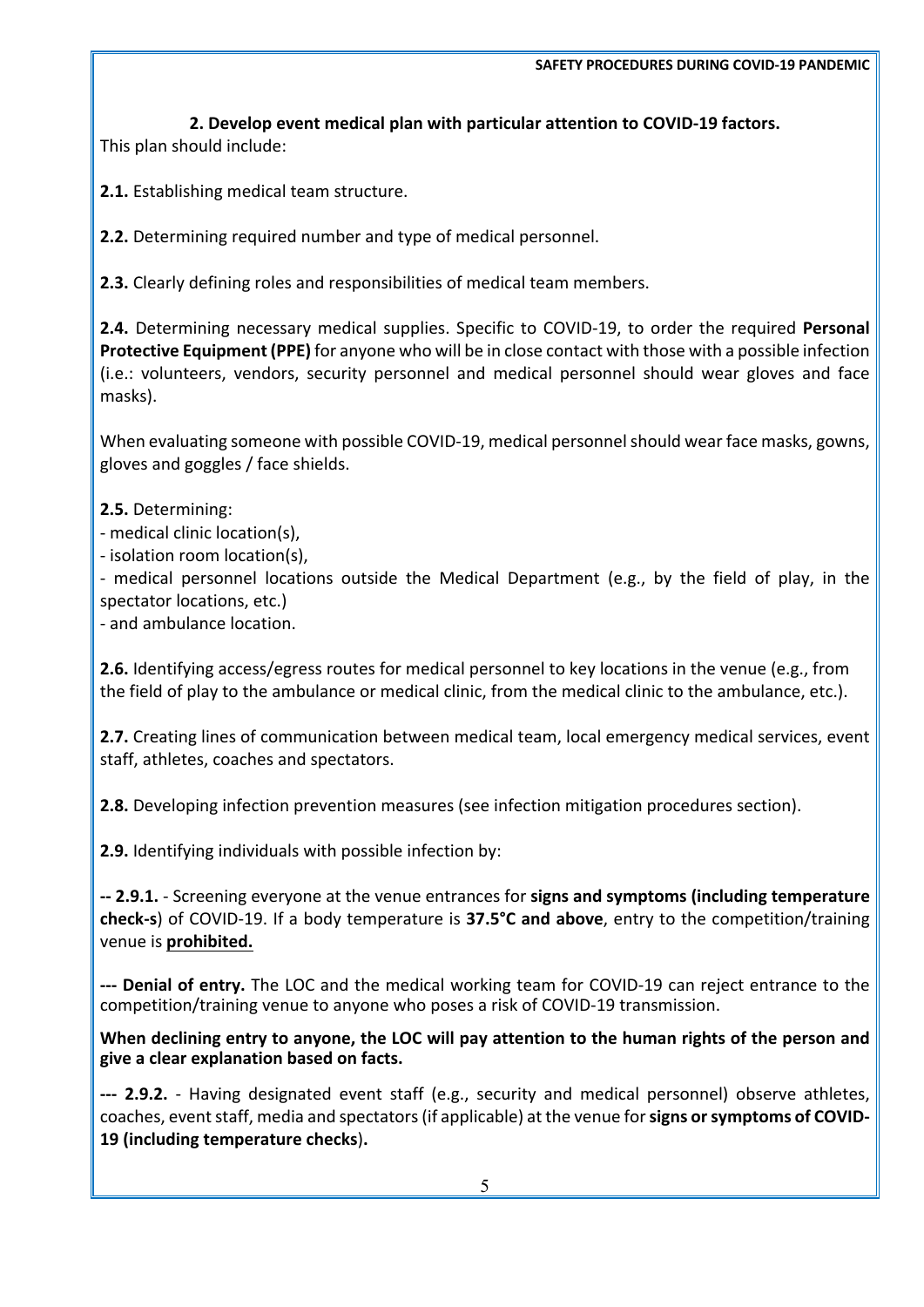**--- 2.9.3.** - Each participant entering the MGA building and New Training Hall (if applicable) will be visually checked for symptoms of COVID-19 and his body temperature will be measured at each entrance with a non-contact thermometer.

**If the body temperature of incoming person is 37.5°C or higher or he has some other symptoms of COVID-19:**

**Protocol 5** (see **Appendix - ACTIONS DURING HIGH BODY TEMPERATURE REGISTRATION AT THE VENUE ENTRANCE (37.5°C OR HIGHER) OR PRESENCE OF OTHER SYMPTOMS OF COVID-19 - DURING COMPETITION.** Any point of protocol could be changed by decision of the LOC \ FIG Medical representative \ FIG officials depending on current situation.

**--- 2.9.4.** - Promoting self-monitoring for signs or symptoms of COVID-19 through multi-modal communication before (e.g., e-mail, event website, social media, etc.) and during (e.g., handouts, posters, announcements, texts, etc.) the event.

**--- 2.9.5**. - Those with signs or symptoms of COVID-19 during the event should immediately contact the event medical team to arrange the evaluation.

**PROTOCOL 6** (see **Appendix - ACTIONS IN CASE OF PARTICIPANTS' MEDICAL COMPLAINTS DURING STAYING AT THE HOTEL \ ACCOMMODATION**). Any point of protocol could be changed by decision of the LOC \ FIG Medical representative \ FIG officials depending on current situation.

## **3. Infection mitigation procedures**

Everyone (every participant of event) needs to assess and manage the risks of COVID-19, everyone should consider the risks to their team and colleagues. This means we need to think about the risks we face and do everything reasonably practicable to minimize them, recognizing we cannot completely eliminate the risk of COVID-19.

All participants, judges and officials shall take standard precautionary measures, such as frequent hand-washing, wearing masks or face coverings at all times and keeping a physical distance of at least 1.5 meters whenever possible. An exception is the situation in when a coach provides assistance (catch, lead, spotting) during an athlete's performance. This phase must be kept as short as possible and the assisting person is obliged to wear a mask.

Gymnasts and coaches shall avoid risky habits on the FOP. The unsafe practices related to virus transmission are:

--- Spitting on the hands before performances;

--- Shaking hands with or hugging others;

--- No chalk (either powder or liquid) will be provided by the LOC. The delegations may bring liquid or individual box chalk, if they actually need it;

--- Any close physical interaction than absolutely necessary between gymnasts and coaches.

**3.1.** Education:

1) - Ensure all event medical personnel have completed COVID-19 education;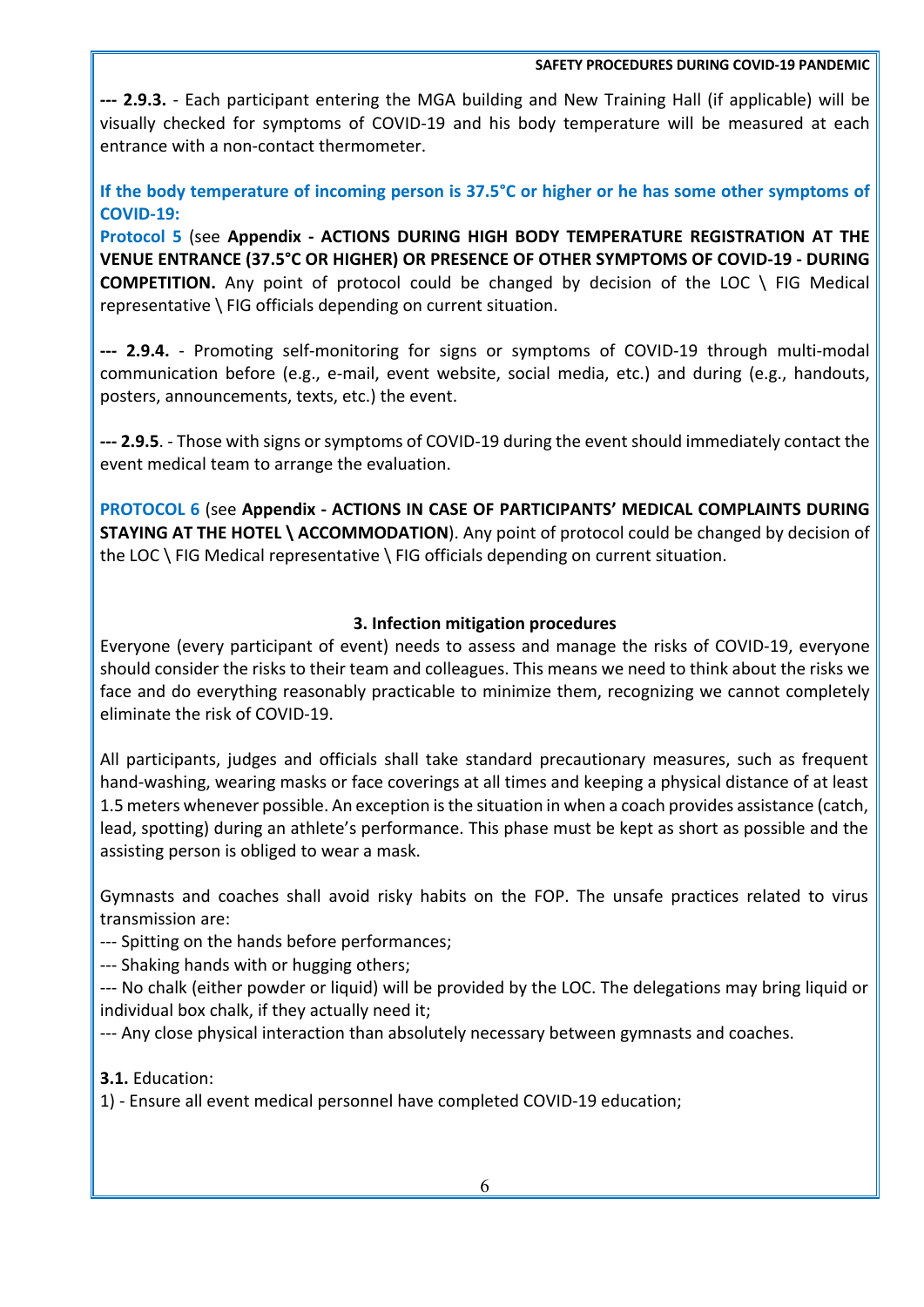2) - Prior to the event, provide multi-modal communications (e.g., e-mail, social media, website, race packet, etc.) regarding infection mitigation procedures (i.e.: hand washing, avoid touching face, 1,5m of social distancing, etc.);

3) - During the event, provide multi-modal communications (e.g., handouts, posters, overhead announcements, texts, event program, etc..) describing infection prevention measures (i.e.: hand washing, avoid touching face, 1,5m of social distancing, wearing PPE, etc.);

4) - People should be advised to stay away from the event if they feel ill. Persons who feel unwell (that is, have fever and cough) should stay at home and not attend the venue and avoid crowds until their symptoms resolve. This applies to participants as well as staff.

**3.2.** Screening of everyone who enters the venue for body temperature. Checking the wearing of masks. As per the current regulations in Azerbaijan, wearing mask is compulsory indoor. All participants must wear masks at all times during the competition, inside the MGA building / facility, the New Training Hall / facility, in transport means, in the hotels. An exceptions are the periods of time when you eat, train directly on the carpet / apparatus in the Training hall or perform on the Field of play, as well as while in the hotel room (if you are with members of your delegation in the room). If other people are nearby, be sure to wear masks.

The mask should be a standard 3-layer surgical mask (to change every 2 hours of continuous wearing), FFP2 \ KN95 category mask (respirator) without valves (to change every 6 hours of continuous wearing), or sewn from an appropriate cotton fabric (multiple layers of tightly woven, minimum 4 layers, breathable fabric with nose wire; and mask should block light when held up to bright light source, this kind of mask is reusable after appropriate cleaning according to WHO instructions).

**3.3.** Use different entrances for GROUP 1, GROUP 2 and GROUP 3 if possible;

**3.4.** Develop a procedure that ensures social distancing at venue entrances, exits, training areas, changing rooms, spectating locations (e.g., every third seat, every third row, designated/marked standing locations for spectators with 1,5 metres between each standing location, etc.) and between GROUP 1 individuals (e.g., athletes enter venue one by one, decreased number of competitors per heat, etc.);

Training and competition in general are to be organized in a way that allows for small groups of people that are not changed for the duration of the competition. If, for example, there are to be major changes within the field of participants after qualification, it is recommended that the training/competition groups be adjusted *once* to ensure that the competitions run smoothly. The aim must be to ensure that in the event of infection, individual groups can be isolated without immediately affecting the entire field of participants.

Gymnasts do not need to wear a mask or face covering while they are performing at the training venue or on the FOP and keeping a physical distance of at least 1.5 meters whenever possible.

**3.5.** Create clear separation between different GROUPS of people at the venue if possible;

**3.6.** Monitor people at the venue for signs or symptoms of infection;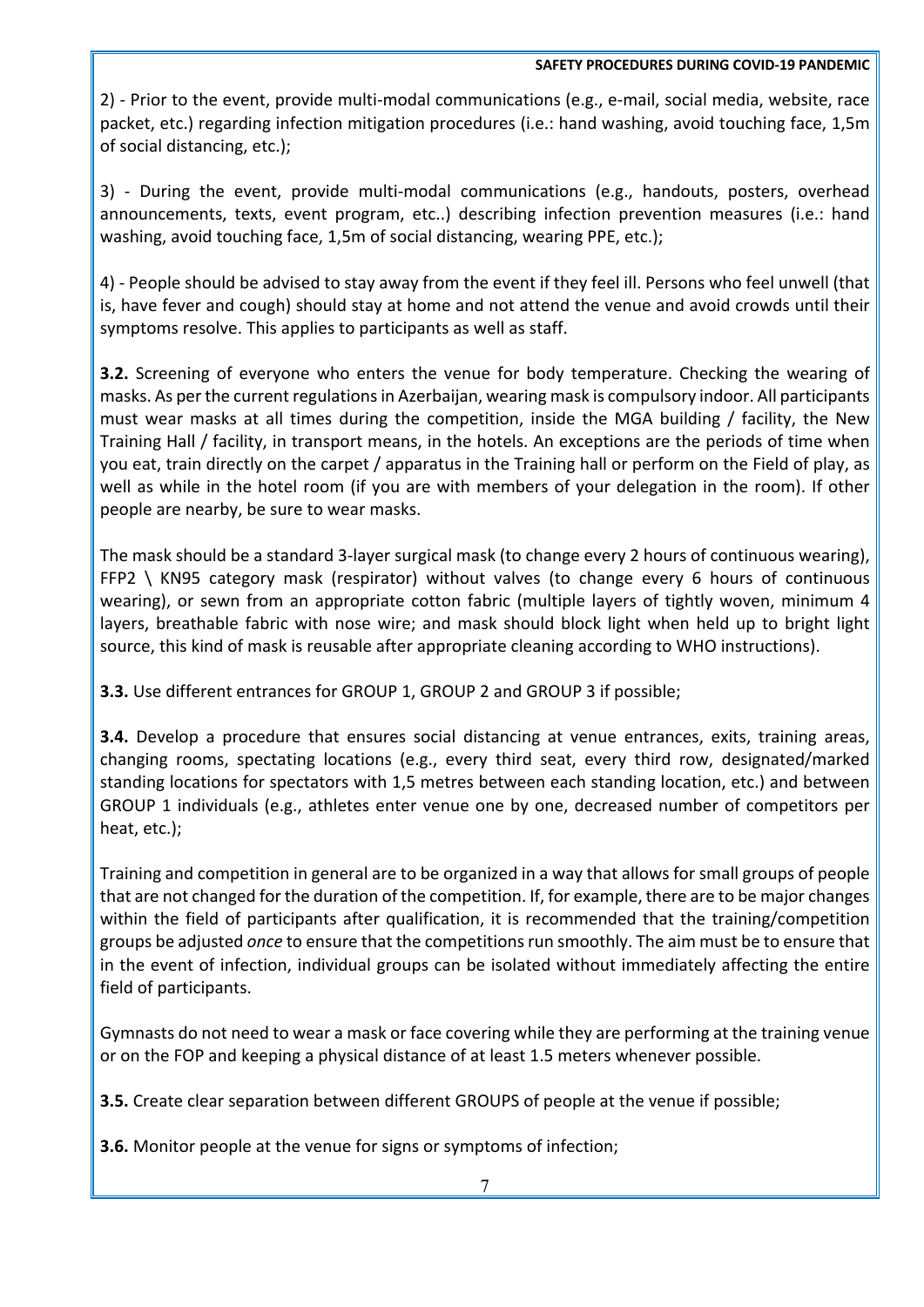**3.7.** Provide hand sanitizer in multiple targeted locations throughout the venue (i.e., near areas/items frequently touched by multiple people such as doorways, drinking dispensers, etc.);

**3.8.** Provide facial tissue throughout the venue with adjacent trash receptacle; to create extra supplies of soap, hand sanitiser and paper towels and these should be securely stored;

**3.9.** Establish frequent cleaning schedule for high touch areas using disinfectant before, during, and after the event Frequently touched areas (e.g., door handles, light switches) should be cleaned multiple times daily. Work-out equipment should be cleaned with antiseptic cleansers prior to use, between use (if possible) by different athletes/participants, and after use;

**3.10.** Clean equipment between each athlete use (if possible) or have athlete use their own equipment and prohibit sharing of equipment;

Additional specific measures to be taken or surfaces to be disinfected by wiping (and/or spraying) before a new training or competition group arrives per discipline (if possible) - see **"MEDICAL GUIDELINES FOR FIG COMPETITIONS AND EVENTS DURING THE COVID-19 PANDEMIC"**

Measures to be taken at least once a day (preferably after the last use of the equipment):

- Full disinfection of all surfaces that could have been touched by athletes and/or coaches.

**3.11.** Janitorial / facilities staff performing cleaning and laundering should wear appropriate **PPE** (e.g., gloves, face masks) to prevent contact with potentially contaminated surfaces/items, and protect from toxicity associated with cleaning products;

**3.12.** To minimize the number of people who touch food and hydration for athletes, and who have individual proper infection prevention measures (i.e., use hand sanitizer or wear gloves when touching the food or water bottle, etc.);

**3.13.** Have athletes only use their own towel and hygiene products (e.g., soap, deodorant, etc.);

**3.14.** To use screens or barriers to separate people from each other (reception desk, work tables, canteen, information desk, etc.).

A physical distance of at least 1.5 meters whenever possible between judges at the judges' table. When this is not possible, judges will be separated by a plexiglas or acrylic board.

**3.15.** To keep air ventilation system activity of venue buildings on effective level; periodically carry out disinfection procedure;

**3.16.** To constantly carry out sanitization of transferred items (remotes, keys, tools, etc.). If possible to cover these items with protective case or bags;

**3.17.** To consider any advice that has been produced specifically by government bodies;

**3.18.** To cooperate with hotel to ensure the necessary preventive measures and risk mitigation procedure are being implemented.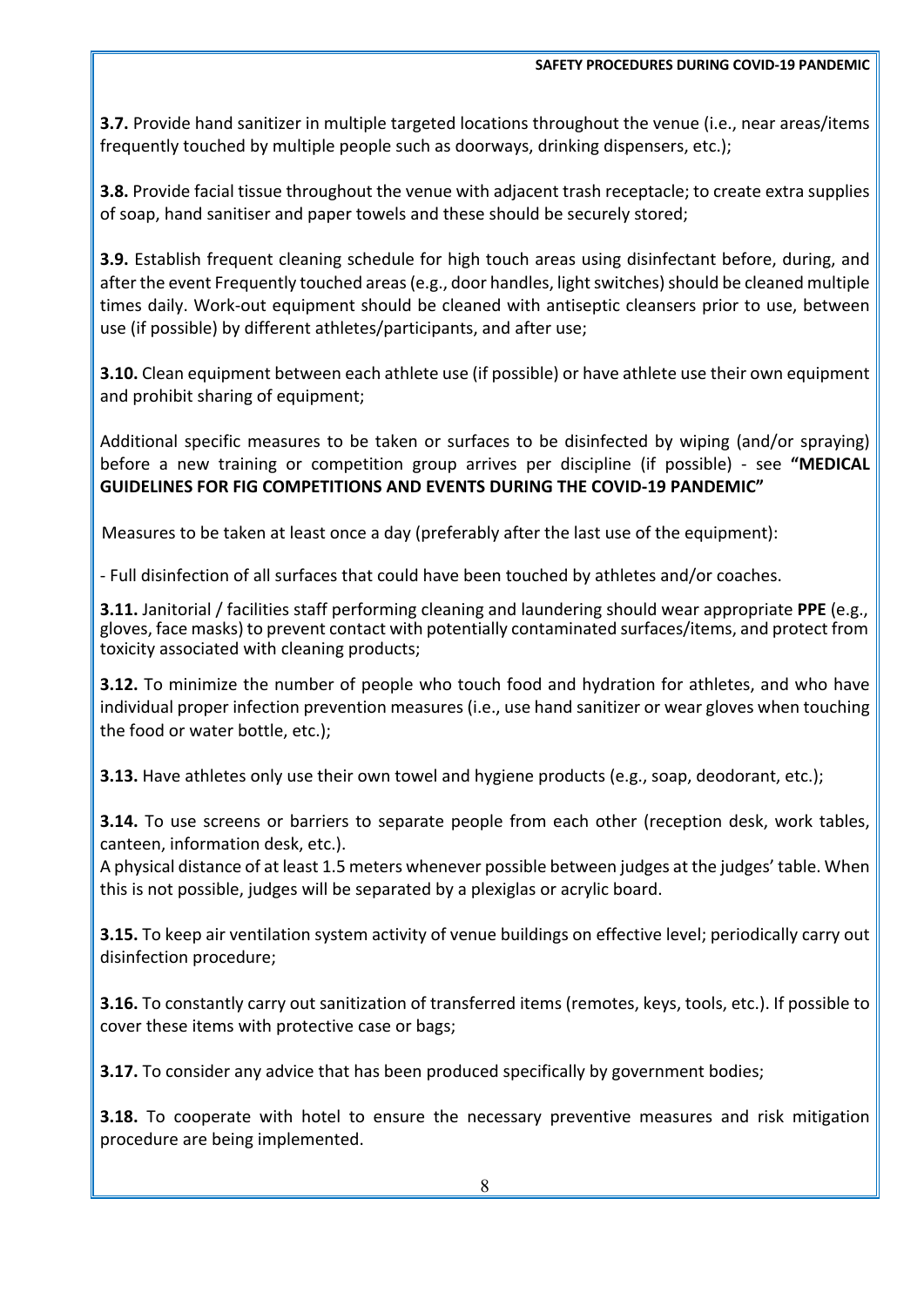# **4. Entering and exiting the competition/training venue**

It is vitally to maintain social distancing wherever possible, on arrival and departure and to ensure handwashing upon arrival. It is necessary to:

--- Arrange different arrival (especially for accreditation) and departure times to avoid crowding into and out of the building. Crowding should be minimized where possible, and using distancing measures to reduce close contact among people during the gathering should be considered (for example, by increasing the frequency of transport, staggering arrivals, diverting departures and minimizing congregation at sanitary stations and food and water distribution areas).

- --- Regularly desinfect the inside of vehicle cabs and between uses;
- --- Fix transparent screen betweeen driver and other passengers' seats;
- --- Provide additional parking areas where possible;
- --- Limit number of participants in venue vehicles (for example, leaving seats empty);
- --- Provide more storage for participants for clothes and bags;
- --- Implement one-way flow at entry and exit points;
- --- Provide handwashing facilities, or hand sanitizers at entry/exit points;
- --- Use remotely working information readers (for reading cards, passes, etc.);
- --- Avoid public transport only use if there is no choice.

--- Decrease maximum occupancy for elevators, provide hand sanitizer for each of elevator, encourage use of stairs (if applicable).

--- Make sure that people with disabilities are able to access elevators;

--- Manage use of high traffic areas - corridors, lifts, turnstiles to maintain social distancing.

# **5. Meetings and ceremonies**

--- While attending any meetings, participants must follow risk-mitigation measures at all times. Participants must avoid physical contact, maintain physical distancing, wear masks or face coverings, and observe the rules on hand hygiene.

--- Use remote working devices to avoid in-person meetings if possible;

--- Only important participants should physically attend meetings under condition to maintain social distancing;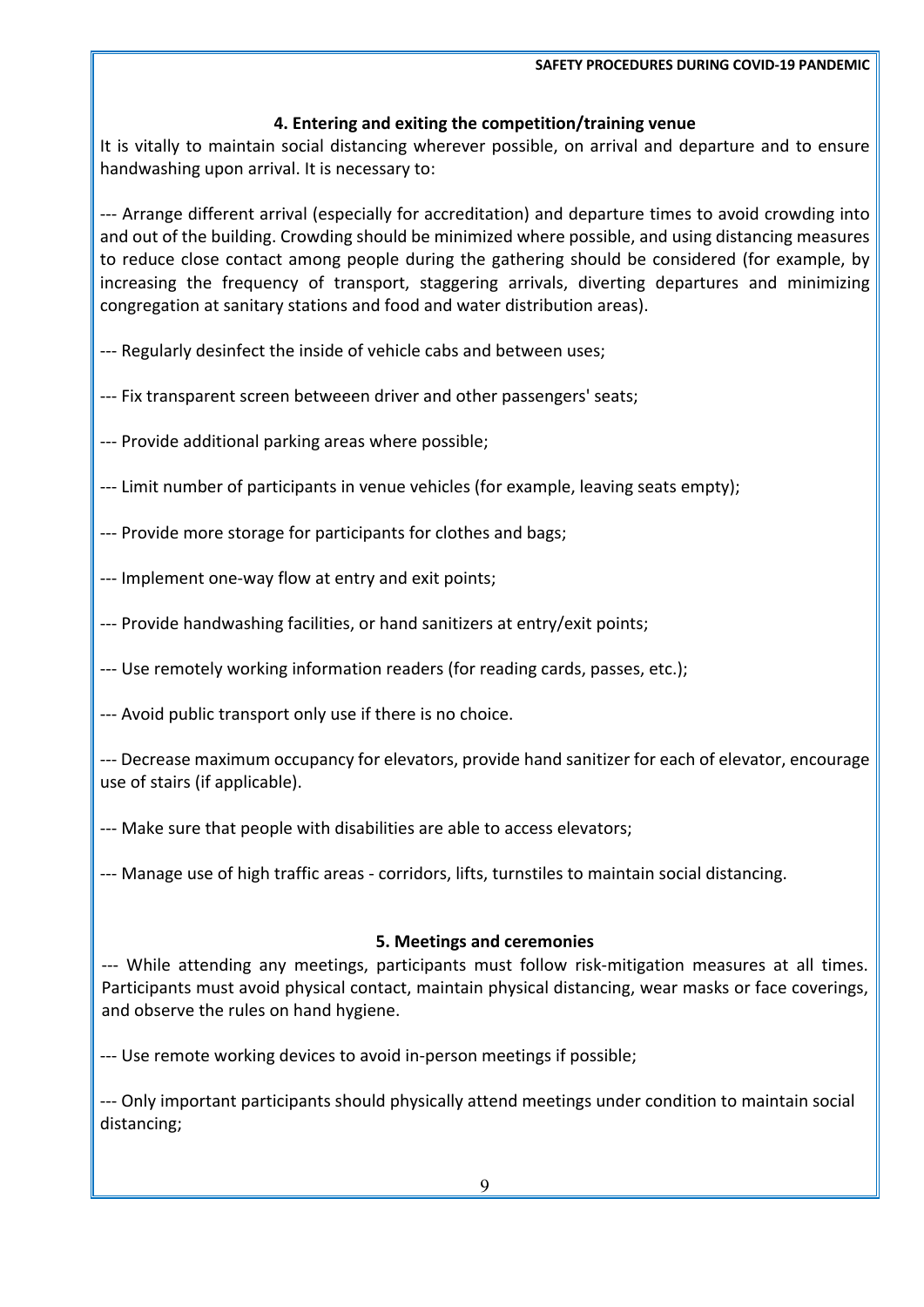--- Avoiding sharing pens, documents and other objects;

- --- Providing meeting rooms with disinfected stationery items and disinfect them after events
- --- Providing hand sanitizer in meeting rooms;
- --- Holding meetings in well-ventilated rooms;
- --- To use floor signage to help people maintain social distancing during meetings;
- --- To ensure that meeting rooms are disinfected after each meeting
- --- To consider virtual ceremonies, this can reduce physical contact.

# **6. CANTEENS (EATING AREAS)**

--- The hotel and venue must provide a dining room exclusively for the participants. Participants must avoid talking to each other while eating. If anyone does speak, even while eating, they should wear a mask or face covering.

--- Dedicated eating areas for different GROUPS should be identified;

--- Using safe outside zones for breaks;

--- If required break times should be staggered to reduce congestion (2 meters rule);

--- Create space and manage sitting 1 meters and tables 2 meters apart from each other whilst eating;

--- Hand cleaning facilities or hand sanitizer should be available at the entrance of any room where people eat and should be used by workers when entering and leaving;

- --- Keep equipment clean between use (kettles, microwaves etc.);
- --- Where catering is provided, it should be pre-prepared and wrapped food only;

--- Drinking water should be provided with enhanced cleaning measures of the tap mechanism introduced;

--- Tables should be cleaned between each use;

--- All rubbish should be put straight in the bin and not left for someone else to clear up;

--- All areas used for eating must be thoroughly cleaned at the end of each break and shift, including chairs, door handles, etc.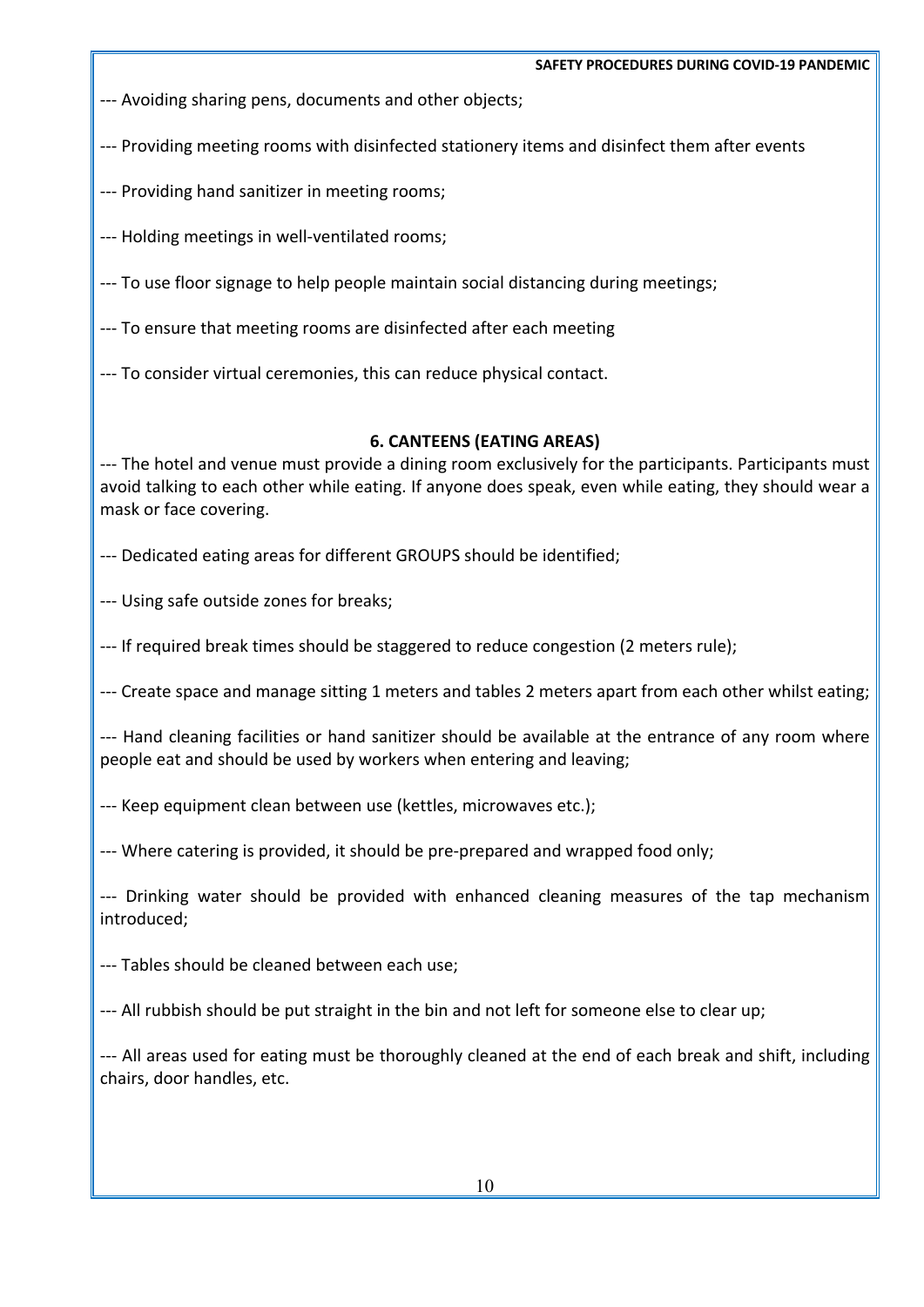## **7. Enhanced cleaning of common areas.**

--- Enhanced and regular cleaning across all areas of the event utilizing approved cleaning products includes all buildings touch points;

--- Enhanced and regular cleaning of escalators;

- --- Taps and washing facilities;
- --- Toilet flushes and seats, showers, lockers and changing rooms;

--- Door handles and push plates, hand rails on staircases and corridors;

--- Elevators and control panels, machinery and equipment controls;

--- Food preparation and eating surfaces;

--- Telephone equipment, key boards, photocopiers and other office equipment;

--- Rubbish collection and storage points should be increased and emptied regularly throughout and at the end of each day.

## **8. Managing customers, visitors and contractors**

--- To reduce the number of unnecessary visits to venue;

--- Encouraging relation via remote connection;

--- Limiting the number of visits for the same time;

--- To determine time window for visits;

--- To determine time window for essential services and contractor visits to reduce interaction and overlap between people;

--- Encouraging visitors to use hand sanitizer or handwashing facilities as they enter the premises;

--- To sanitize incoming persons and their bags in special disinfection tunnels before entering the buildings;

--- To check body temperature of each incoming visitor.

# **9. Handling goods and onsite vehicles**

--- To reduce transmission through contact with objects that comes into the venue and vehicles at the venue site;

--- (If necessary) to set cleaning procedures for goods and delivers entering the venue;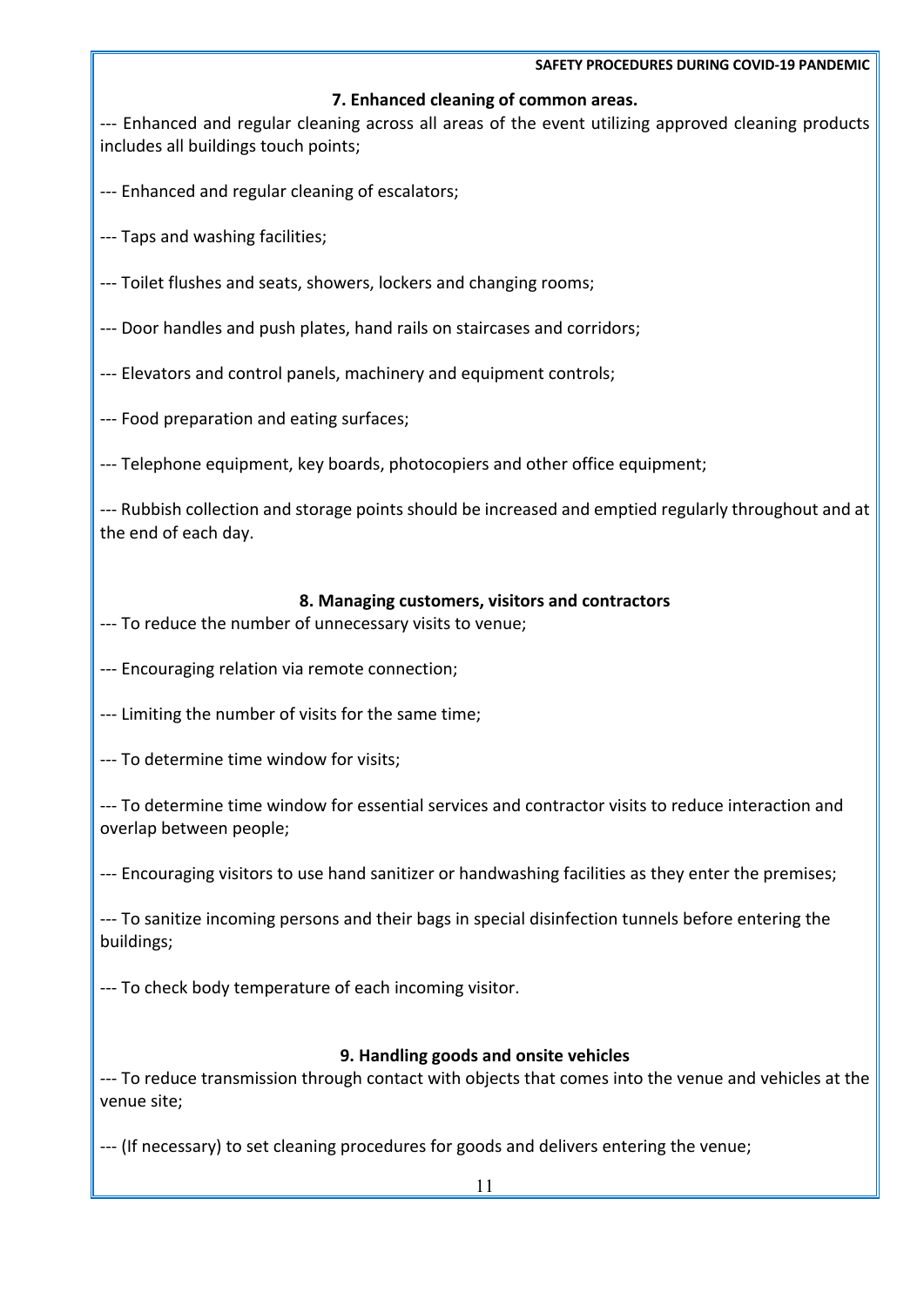--- (If necessary) to set cleaning procedures for vehicles;

--- To install more number of hand washing facilities for staff handling goods;

--- To regularly clean venue vehicles;

--- To restrict non-venue deliveries;

--- To consider reducing of frequency of deliveries, for example by ordering larger quantities less often.

## **10. Doping control**

10.1 All doping control staff (SCA staff and chaperons) must undergo the **Quick COVID-19 test** on the day of their arrival to the venue. The test must be done before starting their participation in the event. Vaccinated participants will also be tested.

10.2 Doping control will be implemented with strict protective measures for both gymnasts and sample-collection personnel according to the World Anti-Doping Agency's COVID-19 guidance for Anti-Doping Organizations.

## **11. Implementation of this policy**

AGF ensures that this policy is communicated to the FIG. All participants coming to competitions should be informed about the appropriate contents of this policy.

## **12. Monitoring and evaluation**

AGF indicates the importance of this policy. In this way AGF helps to educate staff, reduce the risks that arise and take measures against the spread of COVID-19 pandemic.

LOC members should report compliance with this policy, including cases of symptoms of any event participant and violations of procedures.

Nurlana Mammadzada \_\_\_\_\_\_\_\_\_\_\_\_\_\_\_\_\_\_\_\_\_\_\_ Secretary General Azerbaijan Gymnastics Federation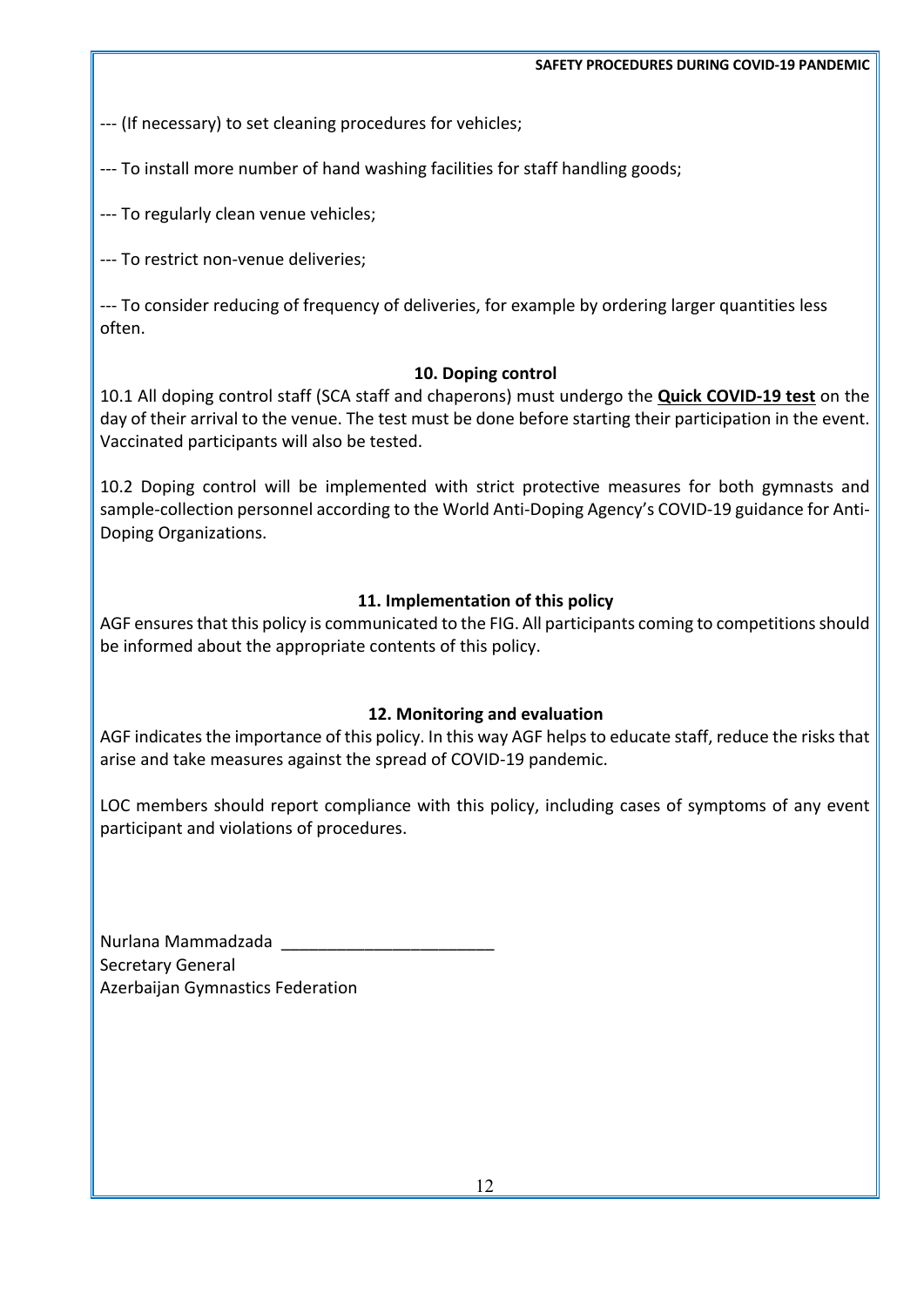#### **Medical COVID-19 Incident Response protocols**

## **PROTOCOL 1 - ACTIONS DURING QUICK TEST PROCEDURE - UPON ARRIVAL**

| <b>Obligatory test - Quick test at the hotel Medical room - UPON ARRIVAL</b>                                                                                                              |                                                                                                                                                                     |                                                                     |                                                                                                                                                                                 |  |  |
|-------------------------------------------------------------------------------------------------------------------------------------------------------------------------------------------|---------------------------------------------------------------------------------------------------------------------------------------------------------------------|---------------------------------------------------------------------|---------------------------------------------------------------------------------------------------------------------------------------------------------------------------------|--|--|
| Test type - quick test - Immune chromatographic rapid analysis for viral antigens.                                                                                                        |                                                                                                                                                                     |                                                                     |                                                                                                                                                                                 |  |  |
|                                                                                                                                                                                           | Any point of protocol could be changed by decision of the LOC \ FIG Medical representative \ FIG officials depending on current situation.                          |                                                                     |                                                                                                                                                                                 |  |  |
|                                                                                                                                                                                           | Section A - Quick test is positive, no symptoms. Immediately to inform Chief Medical Officer \                                                                      |                                                                     | Section B - Quick test is positive, there are symptoms. Immediately to inform Chief Medical Officer \                                                                           |  |  |
|                                                                                                                                                                                           | Chief Medical Officer assistant \ FIG Medical representative                                                                                                        | Chief Medical Officer assistant \ FIG Medical representative        |                                                                                                                                                                                 |  |  |
|                                                                                                                                                                                           | PCR test (the participants will wait for result in the hotel rooms)                                                                                                 | PCR test (the participants will wait for result in the hotel rooms) |                                                                                                                                                                                 |  |  |
| 1 - PCR test is negative                                                                                                                                                                  | 2 - PCR test is positive                                                                                                                                            | 1 - PCR test is                                                     | 2 - PCR test is positive                                                                                                                                                        |  |  |
|                                                                                                                                                                                           | Immediately to inform Chief Medical Officer \ Chief Medical Officer                                                                                                 | negative                                                            | Immediately to inform Chief Medical Officer \ Chief Medical Officer assistant \ FIG                                                                                             |  |  |
|                                                                                                                                                                                           | assistant \ FIG Medical representative                                                                                                                              |                                                                     | <b>Medical representative</b>                                                                                                                                                   |  |  |
| The participant is free                                                                                                                                                                   | 2.1 - The participant is isolated in Hotel room for 7 days' quarantine. HOD                                                                                         | The participant                                                     | 2.1 - The participant is directed to COVID-19 clinic. HOD will be informed. The daily                                                                                           |  |  |
| go<br>to<br>the<br>to                                                                                                                                                                     | will be informed. The responsible hotel manager \ hotel contact person will                                                                                         | is free to go to                                                    | contact of LOC Medical service with the isolated participant will be maintained.                                                                                                |  |  |
| competition venue to                                                                                                                                                                      | be informed about the medical concern. Food delivery, laundry and waste                                                                                             | the competition                                                     | 2.2 - 1-st day. On the day of first positive PCR test result (1-st day) the team will not                                                                                       |  |  |
| get his accreditation                                                                                                                                                                     | service to the rooms will be organized.                                                                                                                             | venue to get his                                                    | be admitted for trainings (could be changed). Close contacts of infected person will                                                                                            |  |  |
| and participate in the                                                                                                                                                                    | If the isolated participant will reveal further symptoms and complains                                                                                              | accreditation                                                       | be identified and medically questioned.                                                                                                                                         |  |  |
| competitions.                                                                                                                                                                             | during quarantine he will be directed to the COVID-19 clinic.                                                                                                       | and participate                                                     | 2.3 - 2-nd day. Close contacts of infected person will be PCR tested; rest of whole                                                                                             |  |  |
|                                                                                                                                                                                           | The daily contact of LOC Medical service with the isolated participant                                                                                              | in the                                                              | team will be medically questioned. Close contacts will wait for PCR test results in                                                                                             |  |  |
|                                                                                                                                                                                           | will be maintained.                                                                                                                                                 | competitions.                                                       | their hotel rooms.                                                                                                                                                              |  |  |
|                                                                                                                                                                                           | 2.2 - 1-st day. On the day of first positive PCR test result (1-st day) the team will not be admitted for                                                           | The participant                                                     | 2.4 - 2-nd day. If all PCR tests results are negative on 2-nd day - training schedule will                                                                                      |  |  |
|                                                                                                                                                                                           | trainings (could be changed). Close contacts of infected person will be identified and medically                                                                    | receives                                                            | be changed and the team will be allowed to last training session. Whole team will pass                                                                                          |  |  |
| questioned.                                                                                                                                                                               |                                                                                                                                                                     | medical<br>care                                                     | additional temperature check in Medical Room 2 before entering the training hall.                                                                                               |  |  |
|                                                                                                                                                                                           | 2.3 - 2-nd day. Close contacts of infected person will be PCR tested; rest of whole team will be                                                                    | from LOC.                                                           | - 3-rd day. If all PCR tests results are negative on 2-nd day - whole team will be                                                                                              |  |  |
|                                                                                                                                                                                           | medically questioned. Close contacts will wait for PCR test results in their hotel rooms.                                                                           |                                                                     | medically questioned, training schedule will be changed and the team will be allowed                                                                                            |  |  |
|                                                                                                                                                                                           | 2.4 - 2-nd day. If all PCR tests results are negative on 2-nd day - training schedule will be changed and                                                           |                                                                     | to last training session. Whole team will pass additional temperature check in Medical                                                                                          |  |  |
|                                                                                                                                                                                           | the team will be allowed to last training session. Whole team will pass additional temperature check                                                                |                                                                     | Room 2 before entering the training hall on 3-rd day.                                                                                                                           |  |  |
|                                                                                                                                                                                           | in Medical Room 2 before entering the training hall.                                                                                                                |                                                                     | 2.5 - 2-nd day. In case of a second or more positive PCR test results on 2-nd day the                                                                                           |  |  |
|                                                                                                                                                                                           | - 3-rd day. If all PCR tests results are negative on 2-nd day - whole team will be medically                                                                        |                                                                     | rest part of the team will pass quick testing on the same day (2-nd day) and whole                                                                                              |  |  |
|                                                                                                                                                                                           | questioned, training schedule will be changed and the team will be allowed to last training session.                                                                |                                                                     | team will pass quick testing on 3-rd day. Additional close contacts of infected person                                                                                          |  |  |
|                                                                                                                                                                                           | Whole team will pass additional temperature check in Medical Room 2 before entering the training                                                                    |                                                                     | will be identified and medically questioned. The admission of the team to the training                                                                                          |  |  |
| hall on 3-rd day                                                                                                                                                                          |                                                                                                                                                                     |                                                                     | hall will be determined by the decision of the LOC \ TC member \ FIG Medical                                                                                                    |  |  |
|                                                                                                                                                                                           | 2.5 - 2-nd day. In case of a second or more positive PCR test results of close contacts on 2-nd day the                                                             |                                                                     | representative\FIG officials.                                                                                                                                                   |  |  |
|                                                                                                                                                                                           | rest part of the team will pass quick testing on the same day (2-nd day) and whole team will pass quick                                                             |                                                                     | -3-rd day. In case of a third or more positive PCR or quick test results on 2-nd day<br>the additional close contacts will pass PCR testing and rest team will pass through the |  |  |
|                                                                                                                                                                                           | testing on 3-rd day. Additional close contacts of infected person will be identified and medically                                                                  |                                                                     | quick testing on 3-rd day. In case of admission of the team to training hall whole team                                                                                         |  |  |
|                                                                                                                                                                                           | questioned. The admission of the team to the training hall will be determined by the decision of the<br>LOC \ TC member \ FIG Medical representative\FIG officials. |                                                                     | will pass medical questioning, additional temperature checks (3-rd day) in Medical                                                                                              |  |  |
|                                                                                                                                                                                           |                                                                                                                                                                     |                                                                     | Room 2 before entering the training hall.                                                                                                                                       |  |  |
| - 3-rd day. In case of a third or more positive PCR or quick test results on 2-nd day the additional                                                                                      |                                                                                                                                                                     |                                                                     | 2.6 - 4-th day. If all PCR tests and quick-tests results are negative on 3-rd day - Whole                                                                                       |  |  |
| close contacts will pass PCR testing and rest team will pass through the quick testing on 3-rd day. In                                                                                    |                                                                                                                                                                     |                                                                     | team will pass additional temperature check in Medical Room 2 before entering the                                                                                               |  |  |
| case of admission of the team to training hall whole team will pass medical questioning, additional<br>temperature checks (3-rd day) in Medical Room 2 before entering the training hall. |                                                                                                                                                                     |                                                                     | training hall on 4-th day                                                                                                                                                       |  |  |
| 2.6 - 4-th day. If all PCR tests and quick-tests results are negative on 3-rd day - Whole team will pass                                                                                  |                                                                                                                                                                     |                                                                     | - 4-th day. In case of additional positive PCR test of additional close contacts or                                                                                             |  |  |
| additional temperature check in Medical Room 2 before entering the training hall on 4-th day.                                                                                             |                                                                                                                                                                     |                                                                     | quick test of rest team on 3-rd day, the whole team will require PCR testing.                                                                                                   |  |  |
| -4-th day. In case of additional positive PCR test of additional close contacts or quick test of rest                                                                                     |                                                                                                                                                                     |                                                                     | 2.7 - In case of a large number of infected team members, the LOC \ TC member \ FIG                                                                                             |  |  |
|                                                                                                                                                                                           | team on 3-rd day, the whole team will require PCR testing.                                                                                                          |                                                                     | Medical representative \ FIG officials will decide on the team's participation in the                                                                                           |  |  |
| 2.7 - In case of a large number of infected team members, the LOC \ TC member \ FIG Medical                                                                                               |                                                                                                                                                                     |                                                                     | competitions.                                                                                                                                                                   |  |  |
| representative \ FIG officials will decide on the team's participation in the competitions.                                                                                               |                                                                                                                                                                     |                                                                     |                                                                                                                                                                                 |  |  |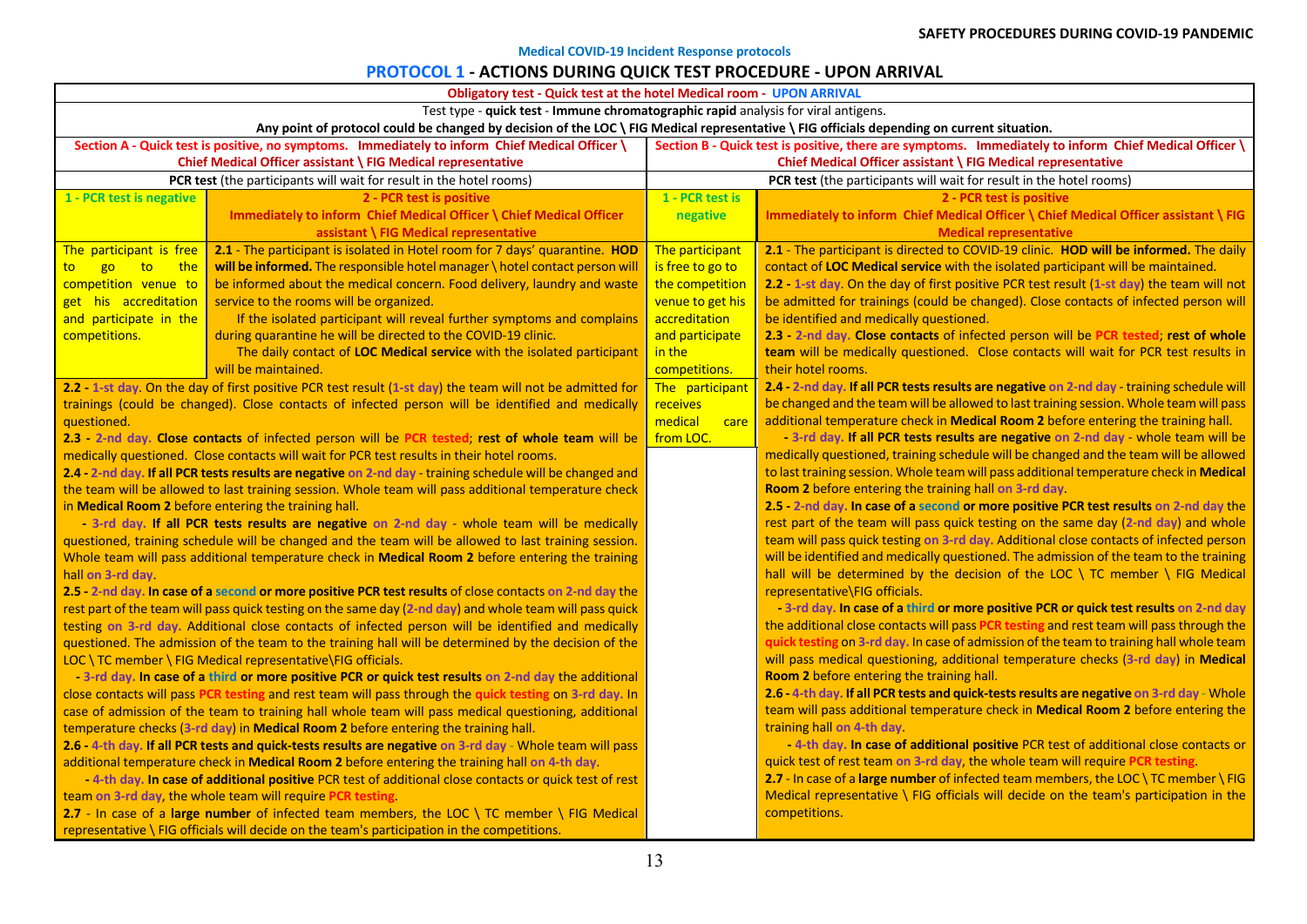#### **PROTOCOL 2 - ACTIONS DURING PCR OR QUICK TEST PROCEDURE - BEFORE DEPARTURE**

|                                                                                                                                                                                                                                                                                                                                                                                                                                                                             | <b>Obligatory PCR test - BEFORE DEPARTURE</b>                                                                                                                                        |                                                                                                                                                                       |                                                                                                                                             |  |  |  |  |
|-----------------------------------------------------------------------------------------------------------------------------------------------------------------------------------------------------------------------------------------------------------------------------------------------------------------------------------------------------------------------------------------------------------------------------------------------------------------------------|--------------------------------------------------------------------------------------------------------------------------------------------------------------------------------------|-----------------------------------------------------------------------------------------------------------------------------------------------------------------------|---------------------------------------------------------------------------------------------------------------------------------------------|--|--|--|--|
| Test type - PCR test with a response delay of 6-8 hours (max).                                                                                                                                                                                                                                                                                                                                                                                                              |                                                                                                                                                                                      |                                                                                                                                                                       |                                                                                                                                             |  |  |  |  |
|                                                                                                                                                                                                                                                                                                                                                                                                                                                                             | Any point of protocol could be changed by decision of the LOC \ FIG Medical representative \ FIG officials depending on current situation.                                           |                                                                                                                                                                       |                                                                                                                                             |  |  |  |  |
| Section A - PCR test is positive, no symptoms. Immediately to inform Chief Medical Officer \ Chief                                                                                                                                                                                                                                                                                                                                                                          |                                                                                                                                                                                      | Section B - PCR test is positive, there are symptoms. Immediately to inform Chief Medical Officer \                                                                   |                                                                                                                                             |  |  |  |  |
|                                                                                                                                                                                                                                                                                                                                                                                                                                                                             | Medical Officer assistant \ FIG Medical representative                                                                                                                               | Chief Medical Officer assistant \ FIG Medical representative                                                                                                          |                                                                                                                                             |  |  |  |  |
|                                                                                                                                                                                                                                                                                                                                                                                                                                                                             | 1 - The participant will be isolated in Hotel room for 7 days' quarantine. HoD will be informed.                                                                                     | 1 - The participant will be directed to COVID-19 clinic. HoD will be informed.                                                                                        |                                                                                                                                             |  |  |  |  |
|                                                                                                                                                                                                                                                                                                                                                                                                                                                                             | 2 - The responsible hotel manager \ hotel contact person will be informed about the medical concern.                                                                                 | 2 - Team close contacts will be medically questioned and tested at home next day (according to rules                                                                  |                                                                                                                                             |  |  |  |  |
| Food delivery, laundry and waste service to the rooms will be organized.                                                                                                                                                                                                                                                                                                                                                                                                    |                                                                                                                                                                                      | of the country of residence).                                                                                                                                         |                                                                                                                                             |  |  |  |  |
|                                                                                                                                                                                                                                                                                                                                                                                                                                                                             |                                                                                                                                                                                      | Close contacts from other teams will be informed about the medical case and will be strictly                                                                          |                                                                                                                                             |  |  |  |  |
|                                                                                                                                                                                                                                                                                                                                                                                                                                                                             |                                                                                                                                                                                      | recommended to pass through PCR testing.                                                                                                                              |                                                                                                                                             |  |  |  |  |
|                                                                                                                                                                                                                                                                                                                                                                                                                                                                             |                                                                                                                                                                                      |                                                                                                                                                                       | Local close contacts will be informed about obligatory passing through PCR testing.                                                         |  |  |  |  |
|                                                                                                                                                                                                                                                                                                                                                                                                                                                                             | 3 - Team close contacts will be medically questioned and tested at home next day (according to rules of                                                                              | 3 - The daily contact of LOC Medical service with the isolated participant will be maintained.                                                                        |                                                                                                                                             |  |  |  |  |
| the country of residence).                                                                                                                                                                                                                                                                                                                                                                                                                                                  |                                                                                                                                                                                      |                                                                                                                                                                       |                                                                                                                                             |  |  |  |  |
|                                                                                                                                                                                                                                                                                                                                                                                                                                                                             | Close contacts from other teams will be informed about the medical case and will be strictly                                                                                         |                                                                                                                                                                       |                                                                                                                                             |  |  |  |  |
| recommended to pass through PCR testing.                                                                                                                                                                                                                                                                                                                                                                                                                                    |                                                                                                                                                                                      |                                                                                                                                                                       |                                                                                                                                             |  |  |  |  |
|                                                                                                                                                                                                                                                                                                                                                                                                                                                                             | Local close contacts will be informed about obligatory passing through PCR testing.                                                                                                  |                                                                                                                                                                       |                                                                                                                                             |  |  |  |  |
|                                                                                                                                                                                                                                                                                                                                                                                                                                                                             | 4 - The daily contact of LOC Medical service with the isolated participant will be maintained.                                                                                       |                                                                                                                                                                       |                                                                                                                                             |  |  |  |  |
|                                                                                                                                                                                                                                                                                                                                                                                                                                                                             | 5 - If the isolated participant will reveal further symptoms and complains during quarantine he will be                                                                              |                                                                                                                                                                       |                                                                                                                                             |  |  |  |  |
| directed to the COVID-19 clinic.                                                                                                                                                                                                                                                                                                                                                                                                                                            |                                                                                                                                                                                      |                                                                                                                                                                       |                                                                                                                                             |  |  |  |  |
|                                                                                                                                                                                                                                                                                                                                                                                                                                                                             | <b>Obligatory quick test - BEFORE DEPARTURE</b>                                                                                                                                      |                                                                                                                                                                       |                                                                                                                                             |  |  |  |  |
|                                                                                                                                                                                                                                                                                                                                                                                                                                                                             | Test type - Immune chromatographic rapid analysis for viral antigens or quick test for the presence of IgM \ IgG antibodies in the blood - with a response delay of 3-4 hours (max). |                                                                                                                                                                       |                                                                                                                                             |  |  |  |  |
| Any point of protocol could be changed by decision of the LOC \ FIG Medical representative \ FIG officials depending on current situation.                                                                                                                                                                                                                                                                                                                                  |                                                                                                                                                                                      |                                                                                                                                                                       |                                                                                                                                             |  |  |  |  |
| Section A - Quick test is positive, no symptoms. Immediately to inform Chief Medical Officer \ Chief                                                                                                                                                                                                                                                                                                                                                                        |                                                                                                                                                                                      | Section B - Quick test is positive, there are symptoms. Immediately to inform Chief Medical<br>Officer \ Chief Medical Officer assistant \ FIG Medical representative |                                                                                                                                             |  |  |  |  |
| Medical Officer assistant \ FIG Medical representative<br>PCR test (the participants will wait for result in the Hotel rooms or Venue isolation room)                                                                                                                                                                                                                                                                                                                       |                                                                                                                                                                                      | PCR test (the participants will wait for result in the Hotel rooms or Venue isolation room)                                                                           |                                                                                                                                             |  |  |  |  |
| 1 - PCR test is                                                                                                                                                                                                                                                                                                                                                                                                                                                             | 2 - PCR test is positive. Immediately to inform Chief Medical Officer \ Chief                                                                                                        | 2 - PCR test is positive. Immediately to inform Chief Medical Officer \ Chief<br>1 - PCR test is                                                                      |                                                                                                                                             |  |  |  |  |
| negative                                                                                                                                                                                                                                                                                                                                                                                                                                                                    | Medical Officer assistant \ FIG Medical representative                                                                                                                               | negative                                                                                                                                                              | Medical Officer assistant \ FIG Medical representative                                                                                      |  |  |  |  |
| The participant will                                                                                                                                                                                                                                                                                                                                                                                                                                                        | 2.1 - The participant will be isolated in Hotel room for 7 days' quarantine. HoD                                                                                                     | The participant                                                                                                                                                       | 2.1 - The participant will be directed to COVID-19 clinic. HoD will be informed.                                                            |  |  |  |  |
| be provided with                                                                                                                                                                                                                                                                                                                                                                                                                                                            | will be informed.                                                                                                                                                                    | will continue his                                                                                                                                                     |                                                                                                                                             |  |  |  |  |
| Certificate about                                                                                                                                                                                                                                                                                                                                                                                                                                                           | 2.2 - The responsible hotel manager \ hotel contact person will be informed                                                                                                          | preparing to                                                                                                                                                          | 2.2 - Team close contacts will be medically questioned and tested at home next                                                              |  |  |  |  |
| negative PCR result                                                                                                                                                                                                                                                                                                                                                                                                                                                         | about the medical concern. Food delivery, laundry and waste service to the                                                                                                           | departure                                                                                                                                                             | day (according to rules of the country of residence). Close contacts from other                                                             |  |  |  |  |
| for departure                                                                                                                                                                                                                                                                                                                                                                                                                                                               | rooms will be organized.                                                                                                                                                             |                                                                                                                                                                       | teams will be informed about the medical case and will be strictly recommended                                                              |  |  |  |  |
|                                                                                                                                                                                                                                                                                                                                                                                                                                                                             |                                                                                                                                                                                      |                                                                                                                                                                       | to pass through PCR testing. Local close contacts will be informed about                                                                    |  |  |  |  |
|                                                                                                                                                                                                                                                                                                                                                                                                                                                                             |                                                                                                                                                                                      |                                                                                                                                                                       |                                                                                                                                             |  |  |  |  |
|                                                                                                                                                                                                                                                                                                                                                                                                                                                                             |                                                                                                                                                                                      |                                                                                                                                                                       |                                                                                                                                             |  |  |  |  |
|                                                                                                                                                                                                                                                                                                                                                                                                                                                                             |                                                                                                                                                                                      |                                                                                                                                                                       |                                                                                                                                             |  |  |  |  |
|                                                                                                                                                                                                                                                                                                                                                                                                                                                                             |                                                                                                                                                                                      |                                                                                                                                                                       |                                                                                                                                             |  |  |  |  |
|                                                                                                                                                                                                                                                                                                                                                                                                                                                                             |                                                                                                                                                                                      |                                                                                                                                                                       |                                                                                                                                             |  |  |  |  |
|                                                                                                                                                                                                                                                                                                                                                                                                                                                                             |                                                                                                                                                                                      |                                                                                                                                                                       |                                                                                                                                             |  |  |  |  |
| 2.5 - If the isolated participant will reveal further symptoms and complains during quarantine he will be                                                                                                                                                                                                                                                                                                                                                                   |                                                                                                                                                                                      |                                                                                                                                                                       |                                                                                                                                             |  |  |  |  |
| directed to the COVID-19 clinic.                                                                                                                                                                                                                                                                                                                                                                                                                                            |                                                                                                                                                                                      |                                                                                                                                                                       |                                                                                                                                             |  |  |  |  |
| 2.3 - Team close contacts will be medically questioned and tested at home next day (according to rules<br>of the country of residence). Close contacts from other teams will be informed about the medical case<br>and will be strictly recommended to pass through PCR testing. Local close contacts will be informed<br>about obligatory passing through PCR testing.<br>2.4 - The daily contact of LOC Medical service with the isolated participant will be maintained. |                                                                                                                                                                                      |                                                                                                                                                                       | obligatory passing through PCR testing.<br>2.3 - The daily contact of LOC Medical service with the isolated participant will be maintained. |  |  |  |  |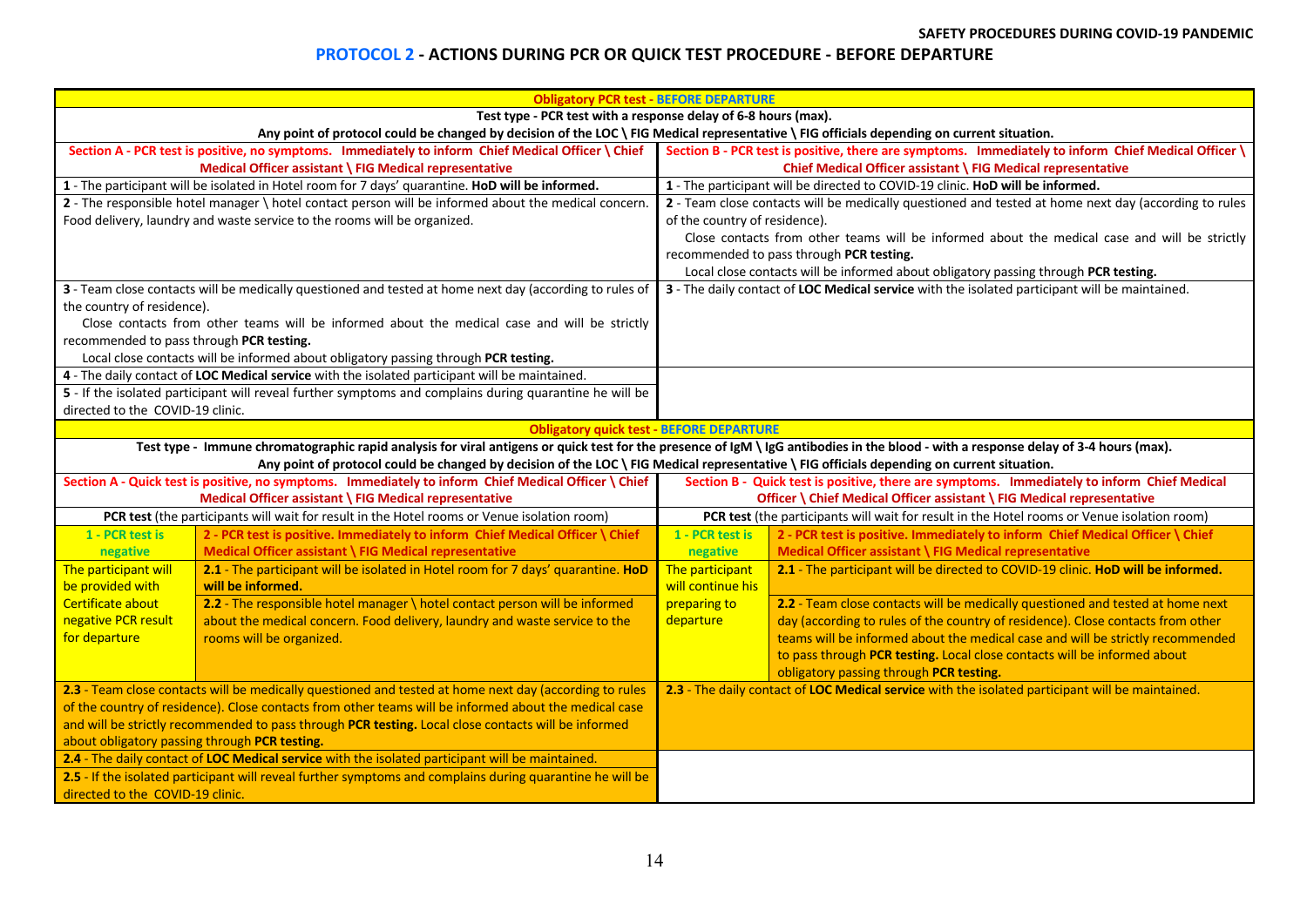#### **PROTOCOL 3 - ACTIONS DURING TEMPERATURE CHECK PROCEDURE FOR SPECTATORS – DURING ENTERING THE BUILDING**

**Obligatory temperature check for spectators - DURING ENTERING THE BUILDING**

**Any point of protocol could be changed by decision of the LOC \ FIG Medical representative \ FIG officials depending on current situation.**

Measurement type – **noncontact measurement with infrared thermometer**

**Each spectator who enters the building must undergo temperature measurement before security searching procedure. The measurement is executed with noncontact infrared thermometer.**

**1.** If the temperature is 37.5°C or higher – the spectator will wait for 15 minutes to restore the **body thermal balance**.

**2.** Then - next measurement with **noncontact infrared thermometer.** 

3. If the temperature is 37.5°C or higher again - the spectator will be directed to his home. He will be advised to call an Ambulance and report about case of high temperature - for PCR test.

#### **PROTOCOL 4 - ACTIONS DURING QUICK TEST PROCEDURE FOR LOCAL STAFF - BEFORE COMPETITIONS**

| <b>Obligatory quick test for local staff - BEFORE ENTERING THE VENUE</b>                                                                                                                                  |                                                                                                                                                                                                         |                                                                                                      |                                                                                                                                                                                                         |  |  |
|-----------------------------------------------------------------------------------------------------------------------------------------------------------------------------------------------------------|---------------------------------------------------------------------------------------------------------------------------------------------------------------------------------------------------------|------------------------------------------------------------------------------------------------------|---------------------------------------------------------------------------------------------------------------------------------------------------------------------------------------------------------|--|--|
| Any point of protocol could be changed by decision of the LOC \ FIG Medical representative \ FIG officials depending on current situation.                                                                |                                                                                                                                                                                                         |                                                                                                      |                                                                                                                                                                                                         |  |  |
| Test type - quick test - Immune chromatographic rapid analysis for viral antigens                                                                                                                         |                                                                                                                                                                                                         |                                                                                                      |                                                                                                                                                                                                         |  |  |
| Section A - Quick test is positive, no symptoms. Immediately to inform Chief Medical Officer \ Chief                                                                                                      |                                                                                                                                                                                                         | Section B - Quick test is positive, there are symptoms. Immediately to inform Chief Medical Officer  |                                                                                                                                                                                                         |  |  |
| Medical Officer assistant \ FIG Medical representative                                                                                                                                                    |                                                                                                                                                                                                         | <b>Chief Medical Officer assistant \ FIG Medical representative</b>                                  |                                                                                                                                                                                                         |  |  |
| 1 - The local participant will be directed to his home with a dedicated car. Head of department will be                                                                                                   |                                                                                                                                                                                                         | 1 - The local participant will be directed to his home with a dedicated car. Head of department will |                                                                                                                                                                                                         |  |  |
| informed.                                                                                                                                                                                                 |                                                                                                                                                                                                         | be informed.                                                                                         |                                                                                                                                                                                                         |  |  |
| 2 - At home, he must call an Ambulance and report about case of positive quick test - for PCR test. He                                                                                                    |                                                                                                                                                                                                         | 2 - At home, he must call an Ambulance and report about case of positive quick test and symptoms -   |                                                                                                                                                                                                         |  |  |
| must inform LOC Medical service about result of PCR test                                                                                                                                                  |                                                                                                                                                                                                         | for PCR test. He must inform LOC Medical service about result of PCR test                            |                                                                                                                                                                                                         |  |  |
| 2.1 - PCR test is negative.                                                                                                                                                                               | 2.2 - PCR test is positive.<br>Immediately to inform Chief Medical Officer \<br>Chief Medical Officer assistant \ FIG Medical<br>representative                                                         | 2.1 - PCR test is negative.                                                                          | 2.2 - PCR test is positive.<br>Immediately to inform Chief Medical Officer \ Chief<br>Medical Officer assistant \ FIG Medical representative                                                            |  |  |
| The local participant can return to the venue by<br>providing the NEGATIVE COVID-19 PCR TEST<br><b>RESULT CERTIFICATE in advance to Chief Medical</b><br><b>Officer \ Chief Medical Officer assistant</b> | LOC Medical service finds his close contacts<br>(lunch, conversation, specific training contacts,<br>etc.) for medical questioning and PCR testing.<br>If positive - according to PROTOCOL 4 Section B. | The local participant will not be<br>allowed to the venue and will continue<br>his treatment at home | LOC Medical service finds his close contacts (lunch,<br>conversation, specific training contacts, etc.) for medical<br>questioning and PCR testing.<br>If positive - according to PROTOCOL 4 Section B. |  |  |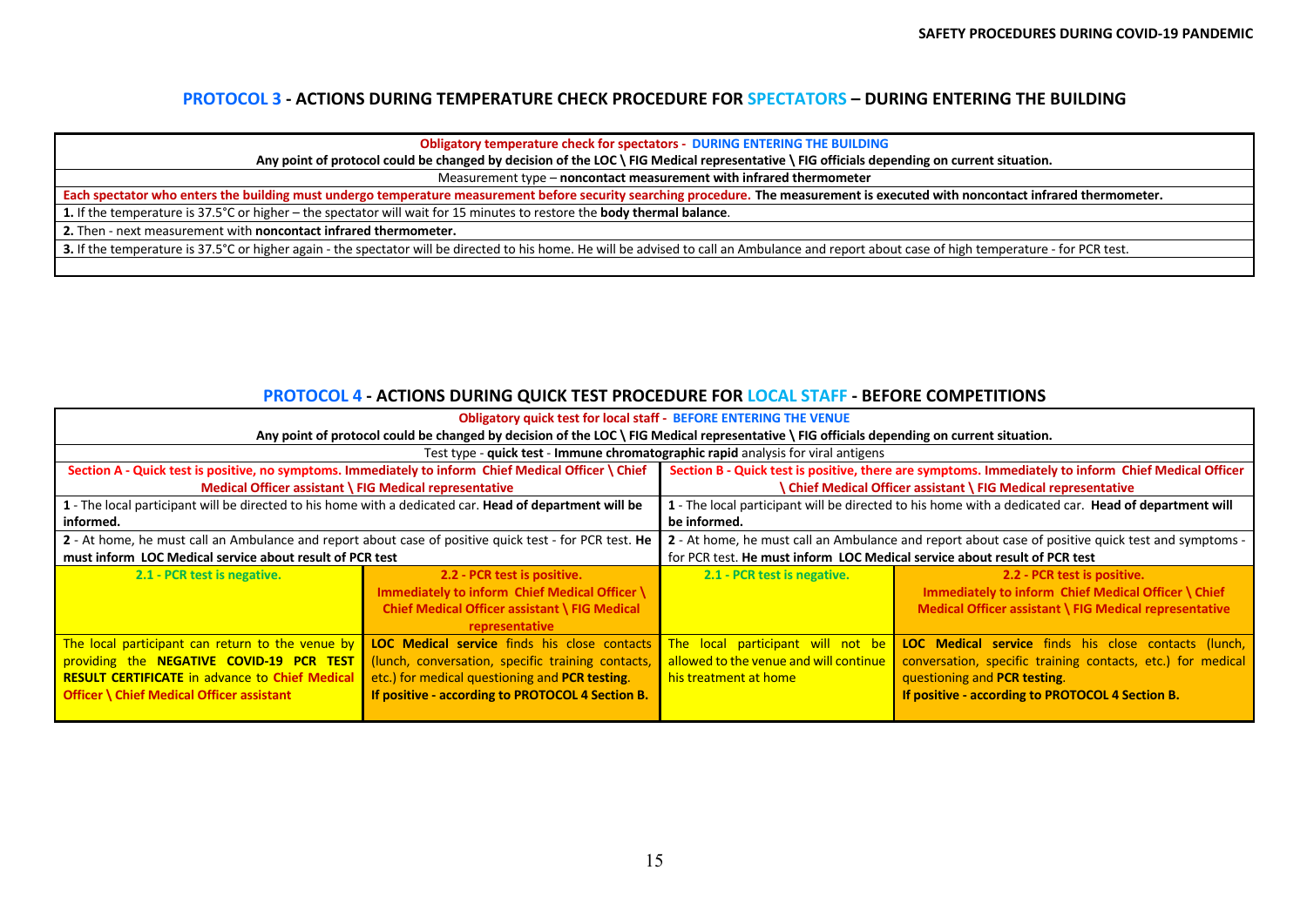#### **PROTOCOL 5 - ACTIONS DURING HIGH BODY TEMPERATURE REGISTRATION AT THE VENUE ENTRANCE (37.5°C OR HIGHER) OR PRESENCE OF OTHER SYMPTOMS OF COVID-19 - DURING COMPETITION**

| High body temperature registration at the venue entrance (37.5°C or higher) or presence of other symptoms of COVID-19 (during competition)<br>Any point of protocol could be changed by decision of the LOC \ FIG Medical representative \ FIG officials depending on current situation. |                                                                                                                                       |                                                                                                                                         |  |                                                                                                |               |                                                    |                                                                                                   |
|------------------------------------------------------------------------------------------------------------------------------------------------------------------------------------------------------------------------------------------------------------------------------------------|---------------------------------------------------------------------------------------------------------------------------------------|-----------------------------------------------------------------------------------------------------------------------------------------|--|------------------------------------------------------------------------------------------------|---------------|----------------------------------------------------|---------------------------------------------------------------------------------------------------|
| Section A - Athlete \ Participant                                                                                                                                                                                                                                                        |                                                                                                                                       |                                                                                                                                         |  | <b>Section B - Local staff</b>                                                                 |               |                                                    |                                                                                                   |
|                                                                                                                                                                                                                                                                                          |                                                                                                                                       | 1. The participant will be directed to the First-aid room 2. He will wait for 15 minutes to restore the body thermal                    |  | 1. The local participant will be directed to the First-aid room 1. He will wait for 15 minutes |               |                                                    |                                                                                                   |
|                                                                                                                                                                                                                                                                                          |                                                                                                                                       | balance. He will be checked and questioned for any symptoms.                                                                            |  | to restore the body thermal balance. He will be checked and questioned for any symptoms.       |               |                                                    |                                                                                                   |
|                                                                                                                                                                                                                                                                                          | 2. Then next temperature measurement – noncontact.                                                                                    |                                                                                                                                         |  |                                                                                                |               | 2. Then next temperature measurement – noncontact. |                                                                                                   |
|                                                                                                                                                                                                                                                                                          |                                                                                                                                       | 3. If the temperature is 37.5°C or higher again - next measurement with a sterile contact thermometer.                                  |  |                                                                                                |               |                                                    | 3. If the temperature is 37.5°C or higher again - next measurement with a sterile contact         |
|                                                                                                                                                                                                                                                                                          |                                                                                                                                       |                                                                                                                                         |  | thermometer.                                                                                   |               |                                                    |                                                                                                   |
|                                                                                                                                                                                                                                                                                          |                                                                                                                                       | 4. In the First-aid room 2 - If the temperature is 37.5°C or higher again - quick test - Immune chromatographic                         |  | 4. In the First-aid room 1 - If the temperature is 37.5°C or higher again - quick test -       |               |                                                    |                                                                                                   |
| rapid analysis for viral antigens.                                                                                                                                                                                                                                                       |                                                                                                                                       |                                                                                                                                         |  | Immune chromatographic rapid analysis for viral antigens.                                      |               |                                                    |                                                                                                   |
| 4.1 - Quick test                                                                                                                                                                                                                                                                         |                                                                                                                                       | 4.2 - Quick test is positive. Immediately to inform Chief Medical Officer \ Chief Medical                                               |  | 4.2 - Quick test is positive. Immediately to inform Chief Medical<br>4.1 - Quick test is       |               |                                                    |                                                                                                   |
| is negative                                                                                                                                                                                                                                                                              |                                                                                                                                       | Officer assistant \ FIG Medical representative                                                                                          |  | negative                                                                                       |               |                                                    | Officer \ Chief Medical Officer assistant \ FIG Medical representative                            |
| The participant                                                                                                                                                                                                                                                                          |                                                                                                                                       | 4.2.1 - Next test - PCR tests The participant is waiting for result in the Venue Isolation Room at                                      |  | 4.1.1 - The local                                                                              |               |                                                    | 4.2.1 - The local participant will be directed home in a dedicated car.                           |
| will continue to                                                                                                                                                                                                                                                                         |                                                                                                                                       | the competition venue or will be directed to his hotel in a dedicated car.                                                              |  | participant will be                                                                            |               |                                                    | Head of department will be informed. At home, he must call an                                     |
| participate in                                                                                                                                                                                                                                                                           | a) - PCR test is                                                                                                                      | b) - PCR test is positive. Immediately to inform Chief Medical Officer                                                                  |  | directed home in                                                                               |               |                                                    | Ambulance and report about case of positive quick test and high                                   |
| the                                                                                                                                                                                                                                                                                      | negative                                                                                                                              | Chief Medical Officer assistant \ FIG Medical representative                                                                            |  | a dedicated car.                                                                               |               |                                                    | temperature - for PCR testing. He must inform LOC about the result of                             |
| competitions                                                                                                                                                                                                                                                                             |                                                                                                                                       |                                                                                                                                         |  |                                                                                                |               | PCR test.                                          |                                                                                                   |
| and receive                                                                                                                                                                                                                                                                              | The<br>participant                                                                                                                    | b.1 - The participant will be directed to COVID-19 clinic. HoD will be                                                                  |  | 4.1.2 - The local                                                                              |               | a) - PCR test is                                   | b) - PCR test is positive. Immediately to                                                         |
| medical care                                                                                                                                                                                                                                                                             | will continue to                                                                                                                      | informed. The daily contact of LOC Medical service with the isolated                                                                    |  | participant                                                                                    | <u>a will</u> | negative.                                          | inform Chief Medical Officer \ Chief Medical                                                      |
| from LOC.                                                                                                                                                                                                                                                                                | participate in the                                                                                                                    | participant(s) will be maintained.                                                                                                      |  | not be allowed to                                                                              |               |                                                    | Officer assistant \ FIG Medical representative                                                    |
|                                                                                                                                                                                                                                                                                          | competitions and                                                                                                                      | b.2 - On the same day (1-st day) LOC Medical service will find his close                                                                |  | the venue and will                                                                             |               |                                                    |                                                                                                   |
|                                                                                                                                                                                                                                                                                          | receive medical                                                                                                                       | contacts (team and out of the team, plane, hotel room, lunch,                                                                           |  | continue                                                                                       | his           |                                                    |                                                                                                   |
|                                                                                                                                                                                                                                                                                          | care from LOC.                                                                                                                        | conversation, group training contacts, etc.) for medical questioning and                                                                |  | treatment                                                                                      | at            |                                                    |                                                                                                   |
|                                                                                                                                                                                                                                                                                          |                                                                                                                                       | PCR testing. The rest of the team will be medically questioned and separated from other participants. Close                             |  | home.                                                                                          |               | <b>The local</b>                                   | LOC Medical service finds his close contacts                                                      |
|                                                                                                                                                                                                                                                                                          | contacts will wait for PCR test results in their hotel rooms.                                                                         |                                                                                                                                         |  |                                                                                                |               | participant will not                               | (lunch, conversation, specific training contacts,                                                 |
|                                                                                                                                                                                                                                                                                          |                                                                                                                                       | b.3 - 1-st day. If all close contact PCR tests are negative - team schedule will be determined by the decision of the                   |  |                                                                                                |               | be allowed to the                                  | etc.) for medical questioning and PCR testing.<br>If positive - according to PROTOCOL 4 (starting |
|                                                                                                                                                                                                                                                                                          | Medical Room 2 before entering the training hall.                                                                                     | LOC \ TC member \ FIG Medical representative\FIG officials. Whole team will pass additional temperature check in                        |  |                                                                                                |               | venue and will                                     | from point 4.2.1) or according to PROTOCOL 4                                                      |
|                                                                                                                                                                                                                                                                                          |                                                                                                                                       | b.4 - 2-nd day. If all close contact PCR tests are negative on 1-st day - whole team will be medically questioned and                   |  |                                                                                                |               | continue his<br>treatment at home.                 | (starting from point 4)                                                                           |
|                                                                                                                                                                                                                                                                                          |                                                                                                                                       | separated from other participants. Team schedule will be determined by the decision of the LOC \ TC member \ FIG                        |  |                                                                                                |               |                                                    |                                                                                                   |
|                                                                                                                                                                                                                                                                                          |                                                                                                                                       | Medical representative\FIG officials. Whole team will pass additional temperature check in Medical Room 2 before                        |  |                                                                                                |               |                                                    |                                                                                                   |
| entering the training hall.                                                                                                                                                                                                                                                              |                                                                                                                                       |                                                                                                                                         |  |                                                                                                |               |                                                    |                                                                                                   |
|                                                                                                                                                                                                                                                                                          |                                                                                                                                       | b.5 - 1-st day. In case of a second or more positive PCR test results of close contacts on 1-st day the rest part of the team will pass |  |                                                                                                |               |                                                    |                                                                                                   |
|                                                                                                                                                                                                                                                                                          |                                                                                                                                       | quick testing on the same day (1-st day) and whole team will pass quick testing on 2-nd day. Additional close contacts of infected      |  |                                                                                                |               |                                                    |                                                                                                   |
|                                                                                                                                                                                                                                                                                          | person will be identified and medically questioned. The admission of the team to the training hall will be determined by the decision |                                                                                                                                         |  |                                                                                                |               |                                                    |                                                                                                   |
| of the LOC \ TC member \ FIG Medical representative\FIG officials.                                                                                                                                                                                                                       |                                                                                                                                       |                                                                                                                                         |  |                                                                                                |               |                                                    |                                                                                                   |
| -2-nd day. In case of a third or more positive PCR or quick test results on 1-st day the additional close contacts will pass PCR<br>testing and rest team will pass through the quick testing on 2-nd day. In case of admission of the team to training hall whole team                  |                                                                                                                                       |                                                                                                                                         |  |                                                                                                |               |                                                    |                                                                                                   |
| will pass medical questioning, additional temperature checks (3-rd day) in Medical Room 2 before entering the training hall.                                                                                                                                                             |                                                                                                                                       |                                                                                                                                         |  |                                                                                                |               |                                                    |                                                                                                   |
| b.6 - 3-rd day. If all PCR tests and quick-tests results are negative on 2-nd day - Whole team will pass additional temperature                                                                                                                                                          |                                                                                                                                       |                                                                                                                                         |  |                                                                                                |               |                                                    |                                                                                                   |
| check in Medical Room 2 before entering the training hall on 3-rd day.                                                                                                                                                                                                                   |                                                                                                                                       |                                                                                                                                         |  |                                                                                                |               |                                                    |                                                                                                   |
| - 3-rd day. In case of additional positive PCR test of additional close contacts or quick test of rest team on 2-nd day, the whole                                                                                                                                                       |                                                                                                                                       |                                                                                                                                         |  |                                                                                                |               |                                                    |                                                                                                   |
| team will require PCR testing                                                                                                                                                                                                                                                            |                                                                                                                                       |                                                                                                                                         |  |                                                                                                |               |                                                    |                                                                                                   |
| b.7 - In case of a large number of infected team members, the LOC \ TC member \ FIG Medical representative \ FIG officials will                                                                                                                                                          |                                                                                                                                       |                                                                                                                                         |  |                                                                                                |               |                                                    |                                                                                                   |
| decide on the team's participation in the competitions.                                                                                                                                                                                                                                  |                                                                                                                                       |                                                                                                                                         |  |                                                                                                |               |                                                    |                                                                                                   |